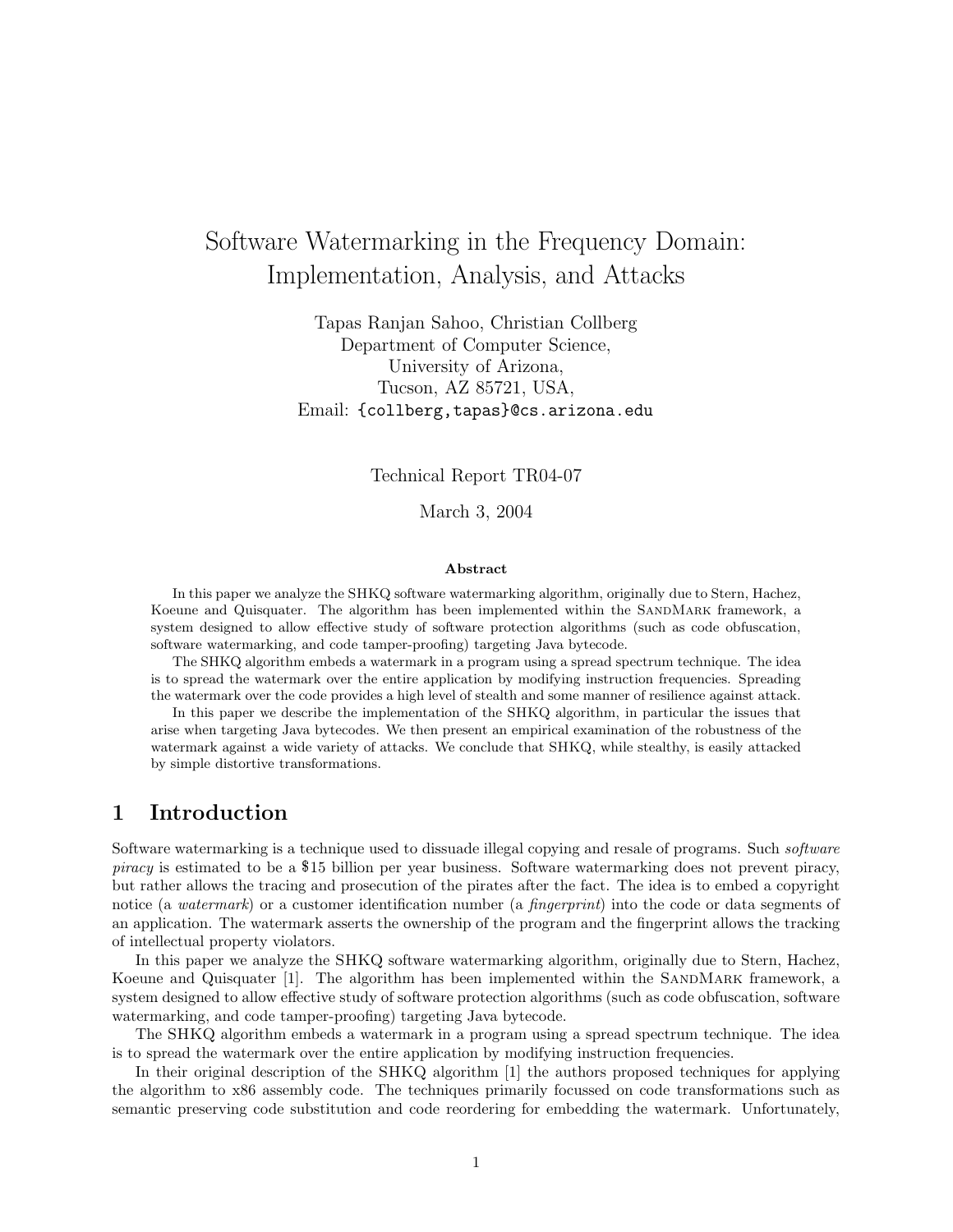there was no publicly available information regarding the detailed implementation. Also, no attack-model was proposed and no in-depth analysis of the robustness of against various attacks were offered.

This paper makes the following contributions:

- 1. We describe an implementation of the algorithm for Java bytecode applications.
- 2. We provide several improvements to the original watermarking scheme. In particular, we present two new approaches for altering the frequencies of selected groups of instruction in the code and propose efficient embedding heuristics. These improvements turn out to be necessary in order to target instruction sets (such as Java bytecode) that are more regular than the x86.
- 3. We propose detailed and novel evaluation criteria for software watermarking algorithms.
- 4. We provide an empirical evaluation of the SHKQ algorithm with respect to performance overhead, stealth, and resilience to attack by semantics-preserving transformations.

The remainder of the paper is organized as follows. In Section 2 we will discuss previous related work in this field. Section 3 explains the watermarking algorithm with a brief explanation of the spread spectrum watermarking technique. In Section 4 we describe the SANDMARK framework for software protection research within which the SHKQ algorithm has been implemented. In Section 5 we evaluate the algorithm empirically with respect to its resilience against attack and its effect on the performance of the watermarked program. Section 6, shows an example of watermarking in a small program code. In Section 7 we summarize our findings.

## 2 Related Work

Bender et al. [2] describe various techniques for hiding data in media formats such as audio, video, images, graphics, and text documents.

Software watermarking targets application code. There are two broad categories of algorithms, static and dynamic. Static watermarking techniques embed the watermark in the target application executable. In a Unix environment this is typically within the initialized data section (where static strings are stored), the text section (executable code), or the symbol information (debugging information) of the executable. In the case of Java, information could be hidden in any of the many sections of the class file format: constant pool table, method table, line number table, etc. Dynamic watermarking techniques store the watermark in the execution state of the program. The first such technique (proposed by Collberg et. al. [3]) embeds the watermark in a graph structure constructed at execution time. Several implementations exist, for example Palsberg et al.'s [4] JavaWiz, as well as an implementation within the SANDMARK framework.

Venkatesan et al. [5] describe a graph-theoretic approach to watermarking. This is a static watermarking scheme that embeds a watermark graph by extending a function's control-flow graph by a new watermarking sub-graph. Venkatesan's algorithm is an extension of the first published software watermarking algorithm, proposed by Davidson and Myhrvold [6]. Their idea is to embed the watermark by reordering the basic blocks of a control-flow graph. Qu and Potkonjak [7] propose an algorithm that embeds the watermark by altering the register allocation of a procedure.

These algorithms are currently being implemented within the SANDMARK framework. When implementations are completed it will for the first time be possible to compare the relative effectiveness of the different techniques.

## 3 The SHKQ Algorithm

This SHKQ algorithm introduced a new approach to software watermarking. Previous algorithms were based on one of two ideas: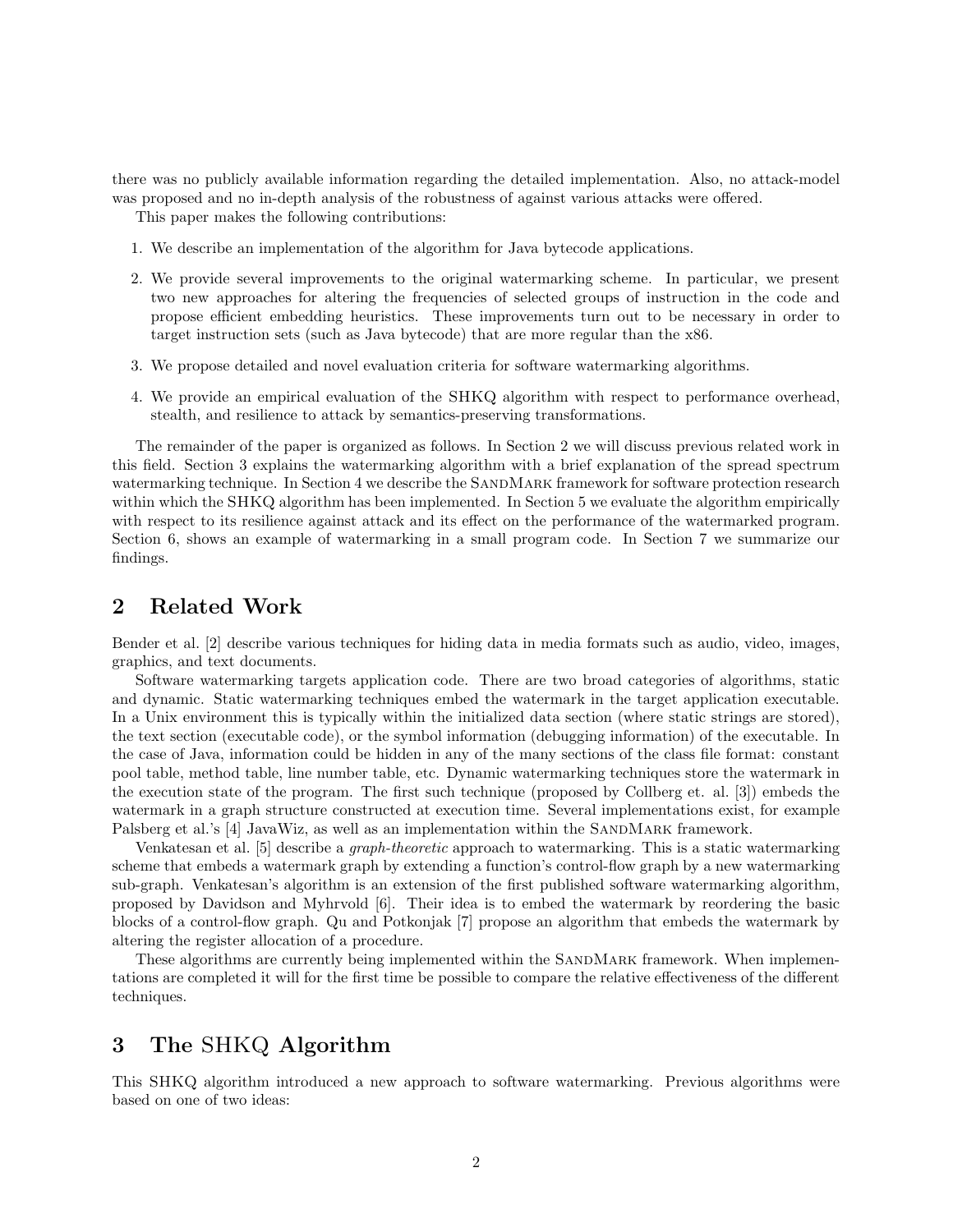- 1. Watermarks can be embedded by reordering parts of the code [6], where such reordering can be shown to be semantics preserving. For example, data-independent instructions or statements can be reordered, as can basic blocks and switch-statement case-arms.
- 2. Watermarks can be embedded by inserting new (non-functional) code in the program, such that this code encodes a watermark number. For example, algorithms have been devised that embed a watermark in a method that is never called [8], in control-flow graphs that are never executed [3], or code that builds new graph structures at runtime [5].

Instead, the SHKQ algorithm extracts a vector of instruction-group frequencies from the original program and then modifies this vector to embed the watermark. To modify the vector instruction groups are replaced with different groups which are semantically equivalent but have different statistical properties.

The SHKQ algorithm watermarks code in the *frequency domain*. The main issue is how to place the watermark in the significant frequency components of the spectrum. Placing the watermark in the perceptually insignificant regions of the spectrum is more susceptible to detection and tampering. This is true whether the object to be watermarked is media or executable code. Code patterns and program structures which largely digress from normal can be highly susceptible to detection.

Similar reasoning can be applied to software watermarking. Code transformations that embed the watermark are more susceptible to attacks when they are localized to a portion of the target code.

### 3.1 Watermark Embedding and Extraction Algorithms

Figure 1 shows an overview of our implementation of the SHKQ algorithm. In step  $\mathbb Q$  we profile a set of benchmark applications to extract a table of frequently occurring code patterns. In step B we construct a code book from these patterns. This step is done manually. The code book consists of two kinds of patterns. Insertion-patterns give two code sequences (Embed and Nullify) which increase the occurrence of a particular vector group. They must be inserted such that *Nullify* is on every execution path from *Embed*, since it undoes any semantic change that *Embed* introduces. Substitution-patterns map one sequence of instructions to a semantically equivalent sequence, again so that a particular vector group becomes more frequent. The code book is used during watermark insertion and extraction.

In step  $\mathbb{C}$  we extract a vector of code pattern frequencies from the application to be watermarked. In our implementation the application (app.jar) is a collection of Java class files. We construct a new vector  $\bar{c}$  by adding a watermark vector w to c. In step  $\overline{D}$  we embed  $\overline{c}$  into app. jar by manipulating instruction group frequencies using the transformation patterns in the code book. The result is a watermarked application app'.jar. Step  $\mathbb{E}$ , finally, tests for the presence of the watermark in app'.jar. We extract a vector d from  $app'.$  jar and compare  $d - c$  to w. If they are similar enough (according to some similarity measure) we output marked else unmarked.

The three algorithms VECTOR EXTRACTION, WATERMARK EMBEDDING, and WATERMARK EXTRACtion below formalize these steps.

VECTOR EXTRACTION is the central part of both the embedding and watermark extraction algorithms. The idea is to compute a vector c of frequencies  $(c_1, \ldots, c_n)$  where  $c_i$  is the frequency by which instruction group i occurs in the code:

### ALGORITHM 1 (VECTOR EXTRACTION)

- 1. Define n as a security parameter.
- 2. Define a vector  $S = (s_1, \ldots, s_n)$  of n ordered groups of machine language instructions.
- 3. For each group i in S, count the frequency  $c_i$  of the group in the code, and form the vector  $c =$  $(c_1, \ldots, c_n)$ . Return c.

The WATERMARK EMBEDDING algorithm modifies the instruction frequencies of the program in order to encode the watermark: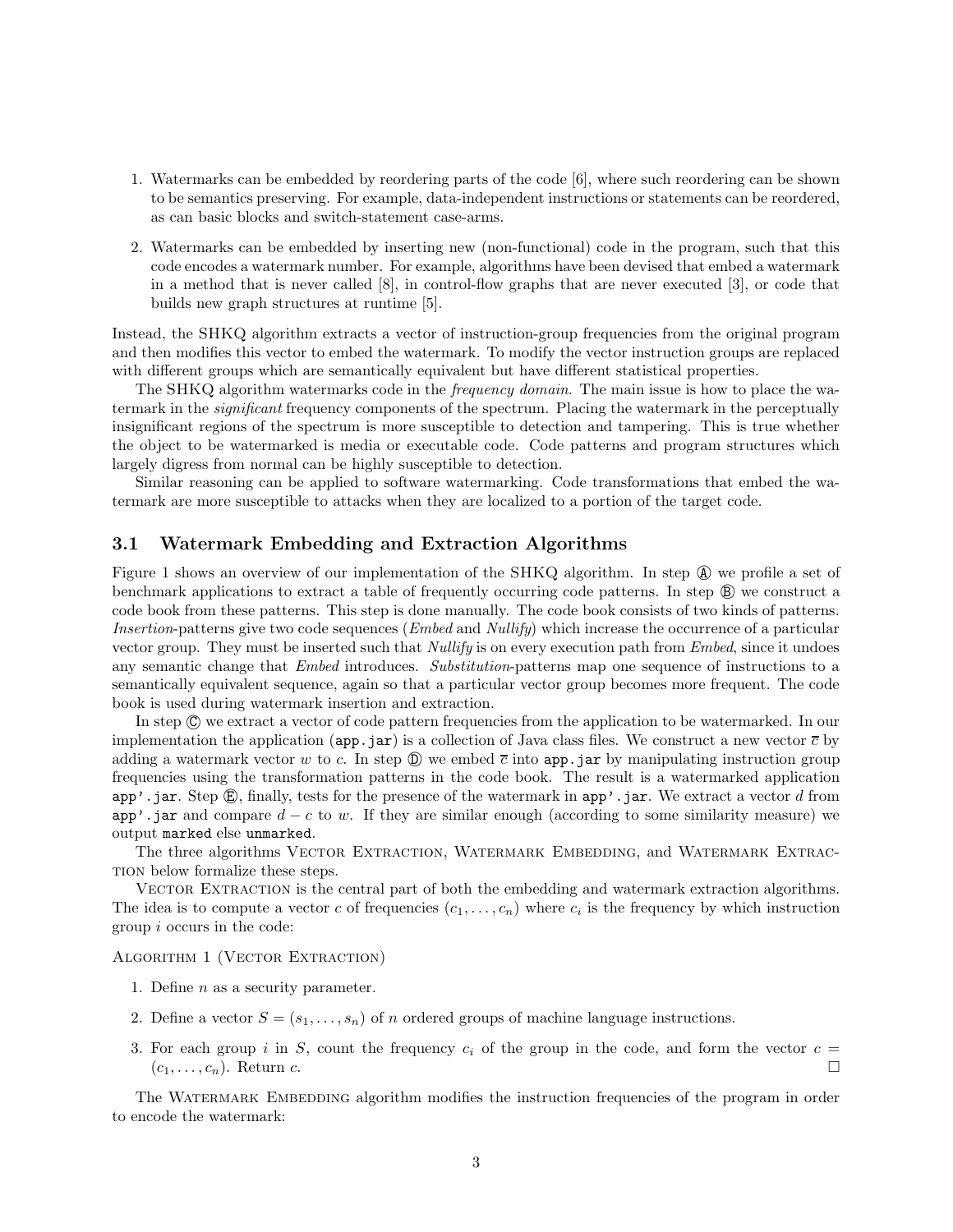

$$
\circledR \quad \biguplus
$$

|                 | $CodeBook - Insertions$                                             |                                                                          | $CodeBook = Substitutions$ |                                                 |                                                                   |  |
|-----------------|---------------------------------------------------------------------|--------------------------------------------------------------------------|----------------------------|-------------------------------------------------|-------------------------------------------------------------------|--|
| Vector<br>Group | Embed                                                               | Nullify                                                                  | Vector<br>Group            | Pattern                                         | Substitution                                                      |  |
| iload<br>iadd   | iconst ml<br>iload X<br>iadd<br>istore X<br>$ X \leftarrow -1 + X $ | iload X<br>iconst 1<br>bbai<br>istore X<br>$[X \leftarrow X + 1]$        | iadd<br>istore             | iinc X Y<br>$[X \leftarrow X + Y]$              | iload X<br>bipush Y<br>iadd<br>istore X<br>$[X \leftarrow X + Y]$ |  |
| iload<br>isub   | iload Y<br>iload X<br>isub<br>istore Y<br>$[Y \leftarrow Y - X]$    | iload X<br>iload Y<br>swap<br>iadd<br>istore Y<br>$[Y \leftarrow Y + X]$ | iload<br>iadd              | iload X<br>qetstatic Y Z<br>iadd<br>$[X + Y.Z]$ | qetstatic Y Z<br>iload X<br>iadd<br>$[Y.Z+X]$                     |  |



$$
\begin{array}{|c|c|c|c|c|}\n\hline\n\text{app': jar} & \Rightarrow & \text{ESTRACT} & \Rightarrow d: \boxed{2 \ 3 \ 9 \ 4} \\
\hline\n\text{VECTOR} & \Rightarrow d: \boxed{2 \ 3 \ 9 \ 4} \\
\hline\n& - c: \boxed{1 \ 3 \ 9 \ 2} \\
\hline\n& - \frac{0}{1 \ 1 \ 2 \ 3} \\
\hline\n& - \frac{0}{1 \ 1 \ 2 \ 3} \\
\hline\n& - \frac{0}{1 \ 1 \ 2 \ 1} \\
\hline\n& - \frac{0}{1 \ 1 \ 2 \ 3} \\
\hline\n& - \frac{0}{1 \ 1 \ 2 \ 3} \\
\hline\n& - \frac{0}{1 \ 1 \ 2 \ 3} \\
\hline\n& - \frac{0}{1 \ 1 \ 2 \ 3} \\
\hline\n& - \frac{0}{1 \ 1 \ 2 \ 3} \\
\hline\n& - \frac{0}{1 \ 1 \ 2 \ 3} \\
\hline\n& - \frac{0}{1 \ 1 \ 2 \ 3} \\
\hline\n& - \frac{0}{1 \ 1 \ 2 \ 3} \\
\hline\n& - \frac{0}{1 \ 1 \ 2 \ 3} \\
\hline\n& - \frac{0}{1 \ 1 \ 2 \ 3} \\
\hline\n& - \frac{0}{1 \ 1 \ 2 \ 3} \\
\hline\n& - \frac{0}{1 \ 1 \ 2 \ 3} \\
\hline\n& - \frac{0}{1 \ 1 \ 2 \ 3} \\
\hline\n& - \frac{0}{1 \ 1 \ 2 \ 3} \\
\hline\n& - \frac{0}{1 \ 1 \ 2 \ 3} \\
\hline\n& - \frac{0}{1 \ 1 \ 2 \ 3} \\
\hline\n& - \frac{0}{1 \ 1 \ 2 \ 3} \\
\hline\n& - \frac{0}{1 \ 1 \ 2 \ 3} \\
\hline\n& - \frac{0}{1 \ 1 \ 2 \ 3} \\
\hline\n& - \frac{0}{1 \ 1 \ 2 \ 3} \\
\hline\n& - \frac{0}{1 \ 1 \ 2 \ 3} \\
\hline\n& - \frac{0}{1 \ 1 \ 2 \ 3} \\
\hline\n& - \frac{0}{1 \ 1 \ 2 \ 3} \\
\hline\n& - \frac{0}{1
$$

Figure 1: An overview of the implementation. Steps  $\circledA$  and  $\circledB$  build a code book. This step is one only once, at implementation time. The code book is used during watermark insertion  $(\mathbb{D})$  and extraction  $(\mathbb{D})$ .

Algorithm 2 (Watermark Embedding)

- 1. Apply the vector extraction step to obtain a vector  $c$  of length  $n$ .
- 2. Choose an *n*-coordinate vector  $w = (w_1, \ldots, w_n)$  whose coefficients are randomly distributed following a normal law with standard deviation  $\alpha$ .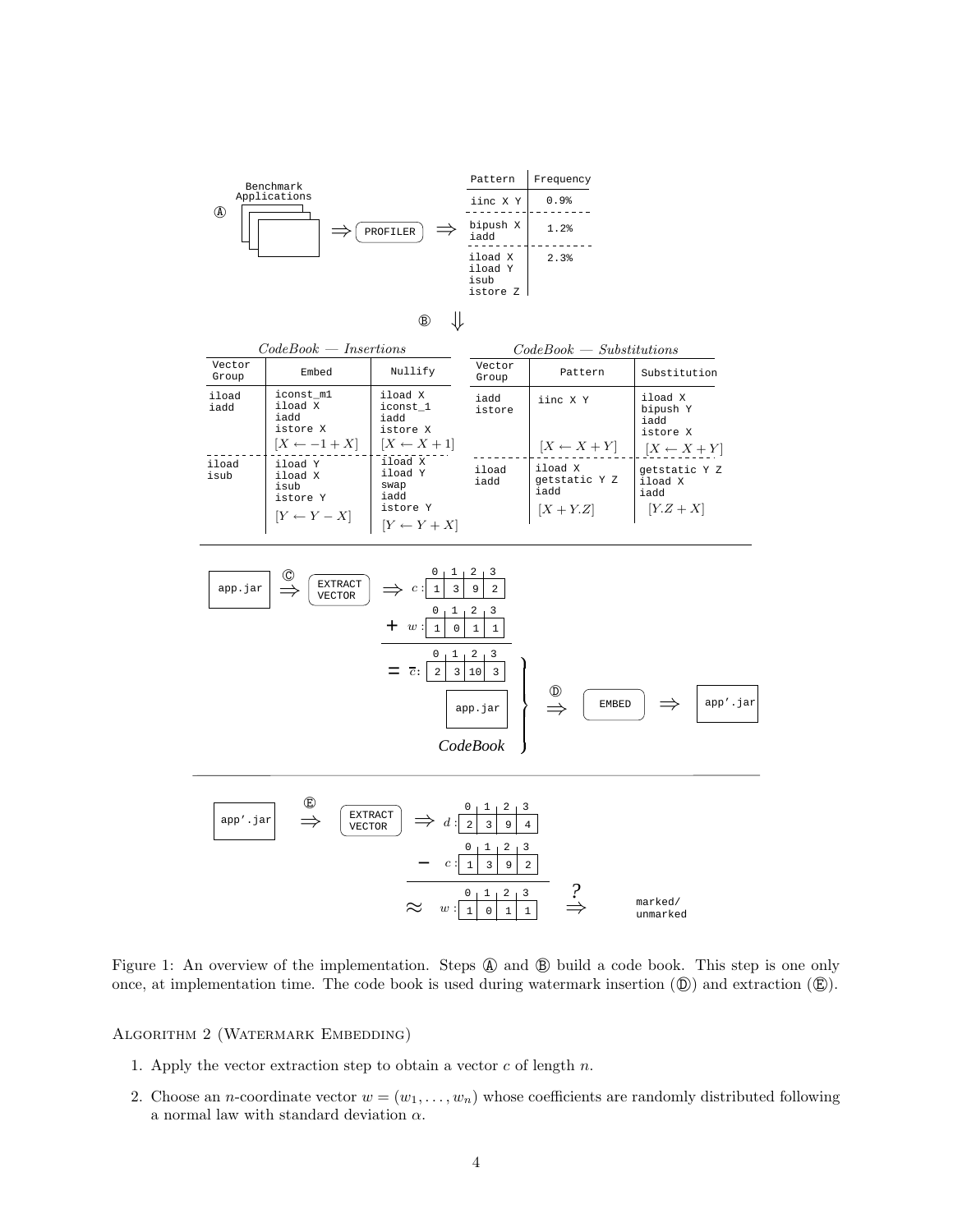3. Modify the code in such a way that the new extracted vector  $\overline{c}$  is  $c + w$ .

Modifying the frequencies of the instruction groups is done in an iterative manner. A random modification is done to the code while preserving its correctness and the new frequency vector is computed. If the new vector is closer to  $\overline{c}$ , the process is continued, else the modification is refused.

The WATERMARK EXTRACTION algorithm compares the frequency vectors extracted from the original and watermarked programs. If they differ by approximately  $w$  (the watermark vector) we conclude that the watermark is, in fact, present:

Algorithm 3 (Watermark Extraction)

- 1. Set a detection threshold  $\sigma$ ,  $(0 < \sigma < 1)$ .
- 2. Apply the vector extraction step to obtain a vector c from the original (unwatermarked) application.
- 3. Apply the extraction step to obtain a vector d from the watermarked application.
- 4. Compute a similarity measure Q between  $d c$  and w.
- 5. If Q is higher than  $\sigma$  then the algorithm outputs marked, else it outputs unmarked.

## 4 Implementation

Our implementation of the SHKQ watermarking algorithm was done entirely within the SANDMARK environment. SandMark is a tool developed for research into software watermarking, tamper-proofing, and code obfuscation of Java bytecode. The ultimate goal of the project is to implement and study the effectiveness of all known software protection algorithms. Currently, the tool incorporates several dynamic and static watermarking algorithms, a large collection of obfuscation algorithms, a code optimizer, and tools for viewing and analyzing Java bytecode. SandMark is designed to be simple to use. A graphical user interface allows novices to easily try out watermarking and obfuscation algorithms. Algorithms can be combined, the resulting watermarked and/or obfuscated code can be examined, and attacks can be easily launched. SAND-Mark has been designed using a plugin-style architecture which makes it easy to extend with additional algorithms.

As shown in Figure 1 the SHKQ algorithms for watermark embedding and extraction make use of a code book. The code book is assumed to be kept secret from an attacker. It contains information on which code insertions and substitutions are legal and how they affect the instruction group frequencies.

The code transformations in the code book are constructed based on what are frequently occurring code sequences in real programs. To collect this information a profiler was built. The profiler collects statistics from different applications and identifies specific groups of instructions which have more likelihood of occurrence in real code. These groups of instructions form the components of the watermark vector which is to be embedded. We will refer to these instruction groups as vector instruction groups.

Once a code book has been constructed one or more vector instruction embedding schemes have to be designed. Having a variety of schemes available increases the likelihood of a particular embedding being successful. Stern [1] introduces the idea of *code substitution* where the frequency of a vector group is increased by replacing one group of instructions with a semantically equivalent one. We have identified and implemented two additional approaches. The first inserts two sequences of instructions where the second one nullifies the effects of the first. The second one uses method overloading to insert code into new methods which will never be called.

### 4.1 Profiler

The profiler extracts instruction groups which are more likely to occur in general Java code. Since the frequency patterns of Java bytecode instructions can be closely related to the type of application we ran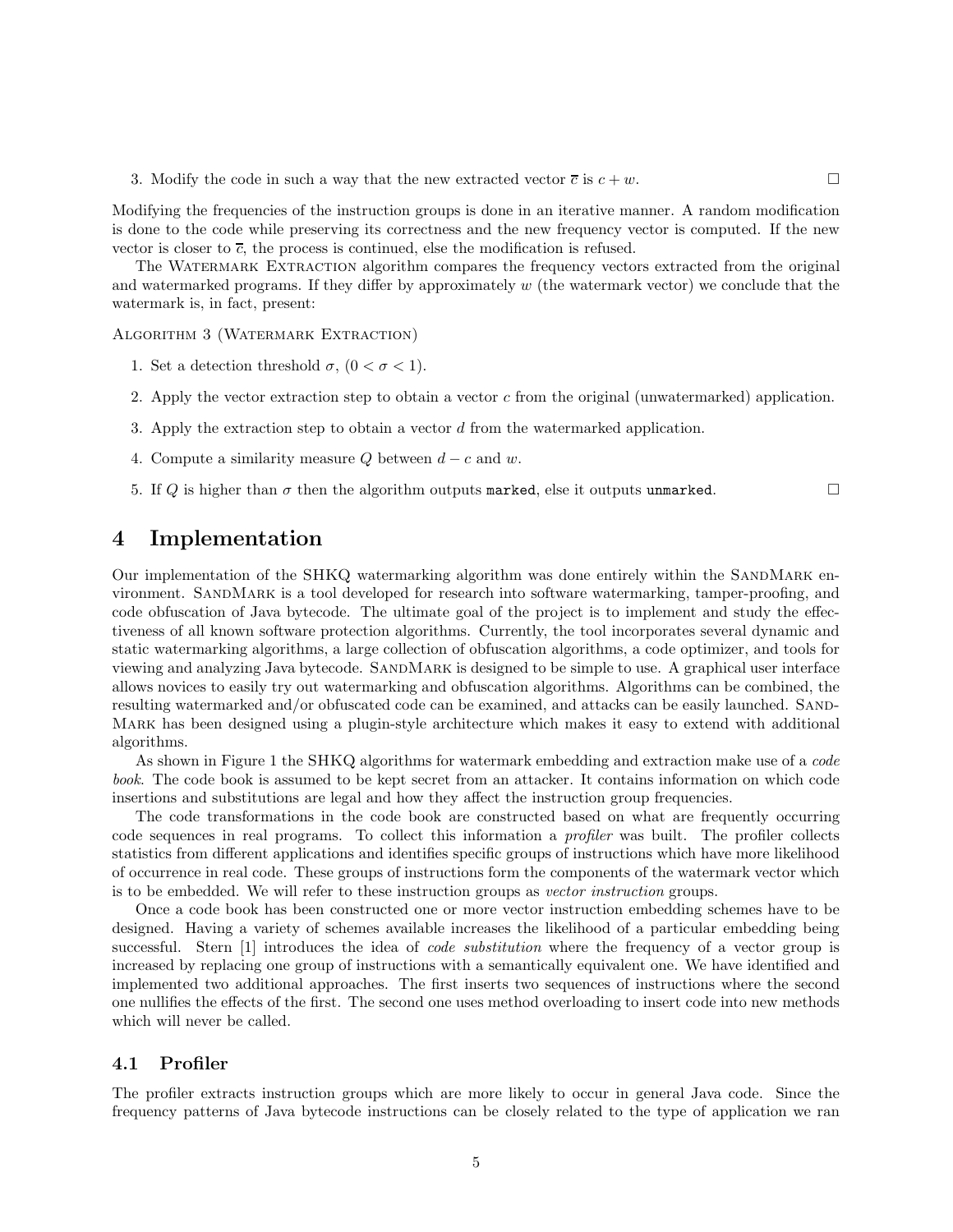our profiler over different applications. In our case, we selected a few large applications such as specJVM benchmark, JFIG and SANDMARK. We were only interested in small groups of instructions, specifically instruction groups of size less than 4. Hence we collected the code statistics of instruction groups limiting the group size to between 1 to 4. Since we are only interested in the opcodes of the instructions we abstracted away the operands while calculating the frequencies of the groups. The instruction-groups obtained form potential candidates for watermark vector components.

### 4.2 Building the code book

The code book defines a set of vector instruction groups as well as a set of mappings between these groups necessary for the various embedding schemes. The vector instruction groups are obtained by profiling a range of different applications. From the instruction profiles we select frequently occurring instruction groups which have "scope for substitution." In other words, they can be transformed to manipulate the frequency of instruction groups.

To illustrate these points we will next consider a simple example of a substitution transformation. Assume the existence of the following vector instruction group:

> bipush iadd

bipush  $X$  pushes literal integer  $X$  onto the evaluation stack. iadd pops two integers from the top of the stack, adds them together, and pushes the result. If an instruction  $\exists$  income X Y (which increments local variable  $X$  by literal integer  $Y$ ) is found in the code it can be replaced with discrete instructions that compute  $X \leftarrow X + Y$ . The code book could contain the following substitution pattern:



After a substitution has taken place we have increased the frequency of the vector instruction group [bipush, add] by one.

After profiling a large number of applications we discovered that there are many frequently occurring instruction sequences for which we cannot construct substitution patterns. For example, the new bytecode (which allocates new heap objects) is very common in all Java programs. However, there are no other bytecode sequences that perform the same actions as new. Thus new cannot be part of any substitution pattern.

For this reason our implementation of the SHKQ algorithm includes insertion patterns in addition to the substitution patterns first discussed by Stern [1]. Insertion patterns are used when substitution alone is not enough to sufficiently manipulate instruction group frequencies.

For example, to increase the frequency of the instruction group [bipush, add] we could insert the following code:

```
iload X
bipush -1
iadd
istore X
[X \leftarrow X + (-1)]
```
However, this is not a semantics-preserving transformation since the value of  $X$  is altered. We can nullify this effect by embedding a nullifying instruction sequence such as: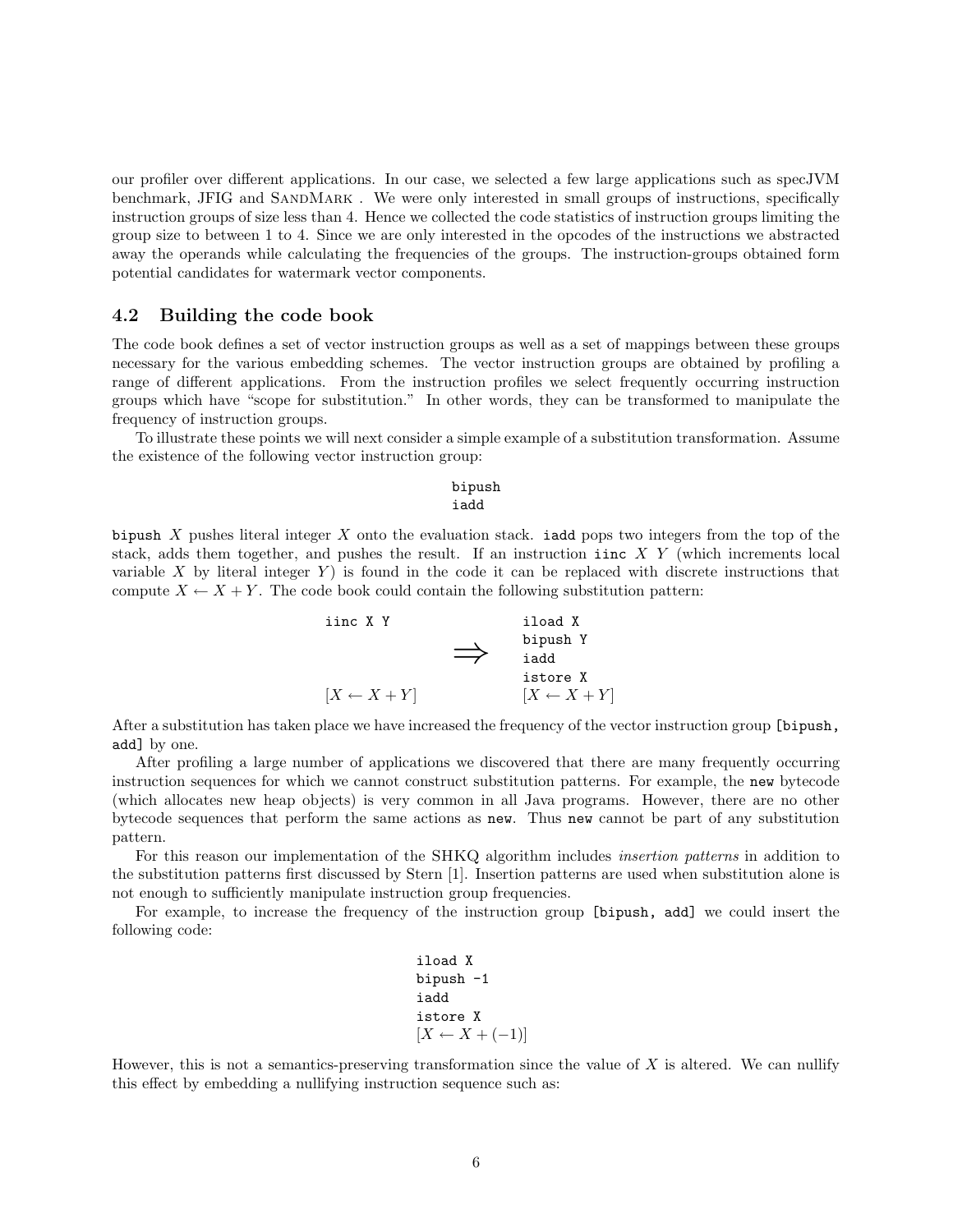

Figure 2: The code substitution procedure.

```
iload X
iconst 1
iadd
istore X
[X \leftarrow X + 1]
```
We will next discuss these methods in detail.

### 4.3 Embedding by Code Substitution

Substitution of semantically equivalent groups of instructions increments the frequency of a vector instruction group, while increasing the code size minimally. The details are given in Algorithm 4 below.

ALGORITHM 4 (CODE SUBSTITUTION)

- 1. Given a vector group V whose frequency needs to be increased, search the code book for a substitution group  $S: P \to R$  mapped to V. P is the pattern and R its replacement.
- 2. Search the application for a code sequence  $T$  that matches  $P$ .
- 3. Replace variables in R with actual instruction operands extracted from T.
- 4. Replace T by R.  $\Box$

Figure 2 illustrates the group substitution operation. At  $(A)$ , a substitution group corresponding to the vector group [bipush; iload] is selected. At  $\circledB$ , we search the target code for a matching opcode pattern. At  $\mathbb{C}$ , the actual parameters  $\langle X = 3, Y = 10, Z = 38 \rangle$  are extracted from the target code. At  $\mathbb{D}$ , finally, we replace the target code with a new instruction group formed by filling in the actual parameters in the mapped substitution group.

Code substitution is our default embedding scheme. Only when there is no further scope for substitution do we revert to other embedding techniques. These will be described next.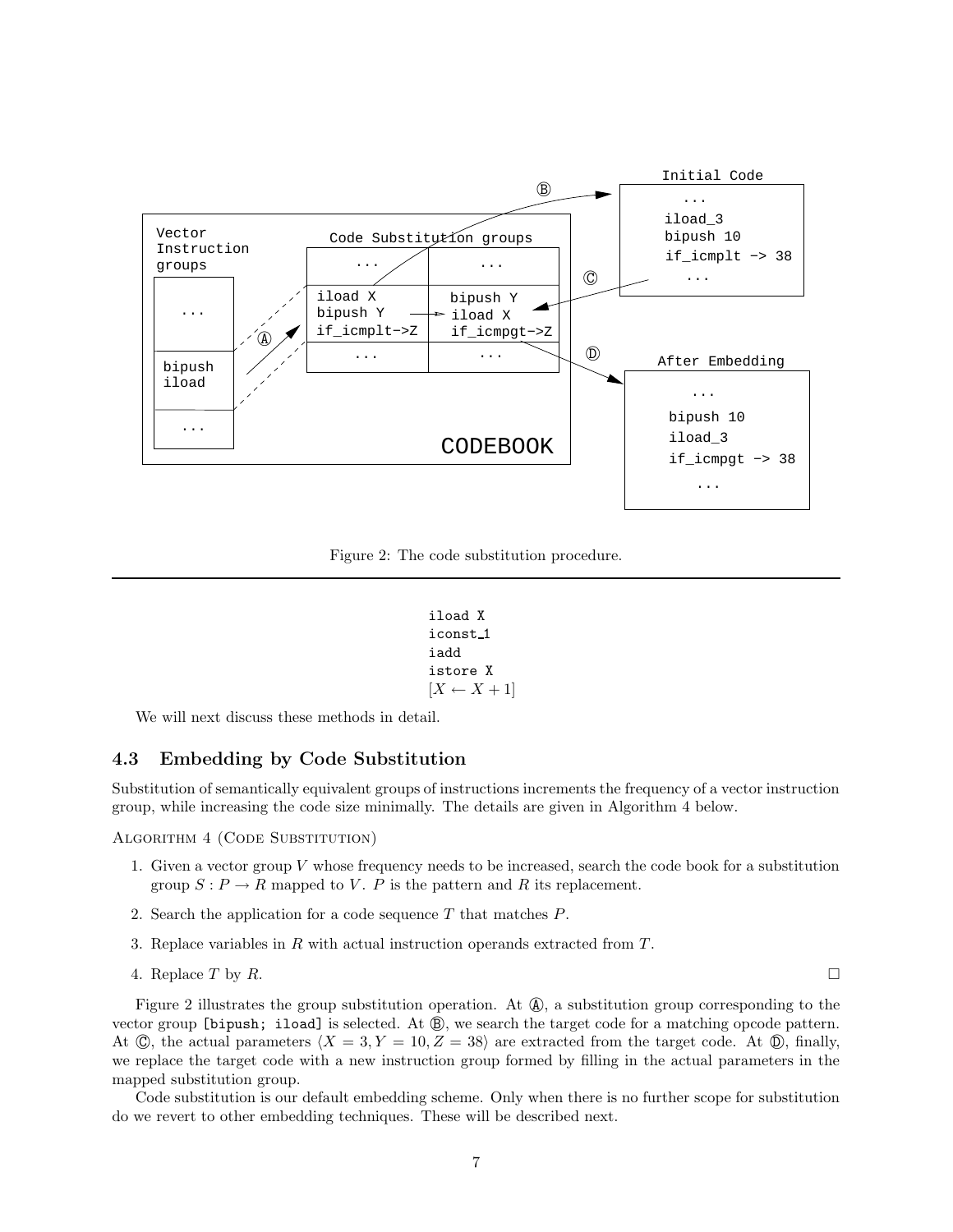### 4.4 Embedding by Instruction Insertion

Each vector group has an embed instruction group associated with it in the code book which encapsulates the vector group. This instruction group is inserted into a randomly selected method. The instructions in these "embed" groups make maximum use of the existing local variables in the method to keep the code size to a minimum by eliminating the need for variable initialization. Additional nullifying instructions have to be inserted to cancel out the effect of the inserted code, assuming that the affected variables have a next use in the method. At a first glance it might appear that these nullifying codes create additional increase to code size, but in practice, the code book has been designed such that the nullifying codes create further scope of substitution in the same or other vector groups. For instance, assume a vector group

> iadd istore

together with instruction embedding and nullifying groups

| iload X                   |     | iload X                |
|---------------------------|-----|------------------------|
| bipush -1                 |     | iconst_1               |
| iadd                      | and | iadd                   |
| istore X                  |     | istore X               |
| $[X \leftarrow X + (-1)]$ |     | $[X \leftarrow X + 1]$ |

The nullifying group can assist in further substitution of a vector group, such as

```
iconst
isub
```
which has a substitution group

| iload X  | iload X    |
|----------|------------|
| iconst_1 | iconst_m1  |
| iadd     | isub       |
| $[X+1]$  | $[X-(-1)]$ |

It should be clear that the embed and nullify instruction groups cannot be inserted in random places in the code. Java bytecode has very strict structural and semantic requirements that our inserted code must not violate. We must, for example, ensure that regardless of the execution path taken to reach a particular point  $p$  in the bytecode the elements on the execution stack have the same types. We use a conservative estimate of the points in the bytecode that are safe for insertions, namely the points in the code that have stack height 0. Java also requires a local variable to be initialized before use. We must therefore ensure that code that uses a variable x is only inserted at points where x is defined, i.e. points dominated by definitions of  $x$ .

An interesting case arises when the embedding instruction group contains a branch instruction. In such a case, the branch target is set to the point where the nullifying instruction group is embedded. The corresponding nullify group uses the same branch condition to return back to the point of the embed instruction. Hence the correct flow of control of the program is maintained. Consider, for example, the following vector group

### iconst if\*

(where the if\* pattern matches any branch instruction) with the embed and nullify patterns below:

```
A: iload X
    iconst 0
    if icmplt --> B
C:
    [if X < 0 goto B]
                               and
                                              goto --> Z
                                         B: iload X
                                              iflt \leftarrow > CZ:
                                              [\text{goto } Z; \text{if } X < 0 \text{ goto } A]
```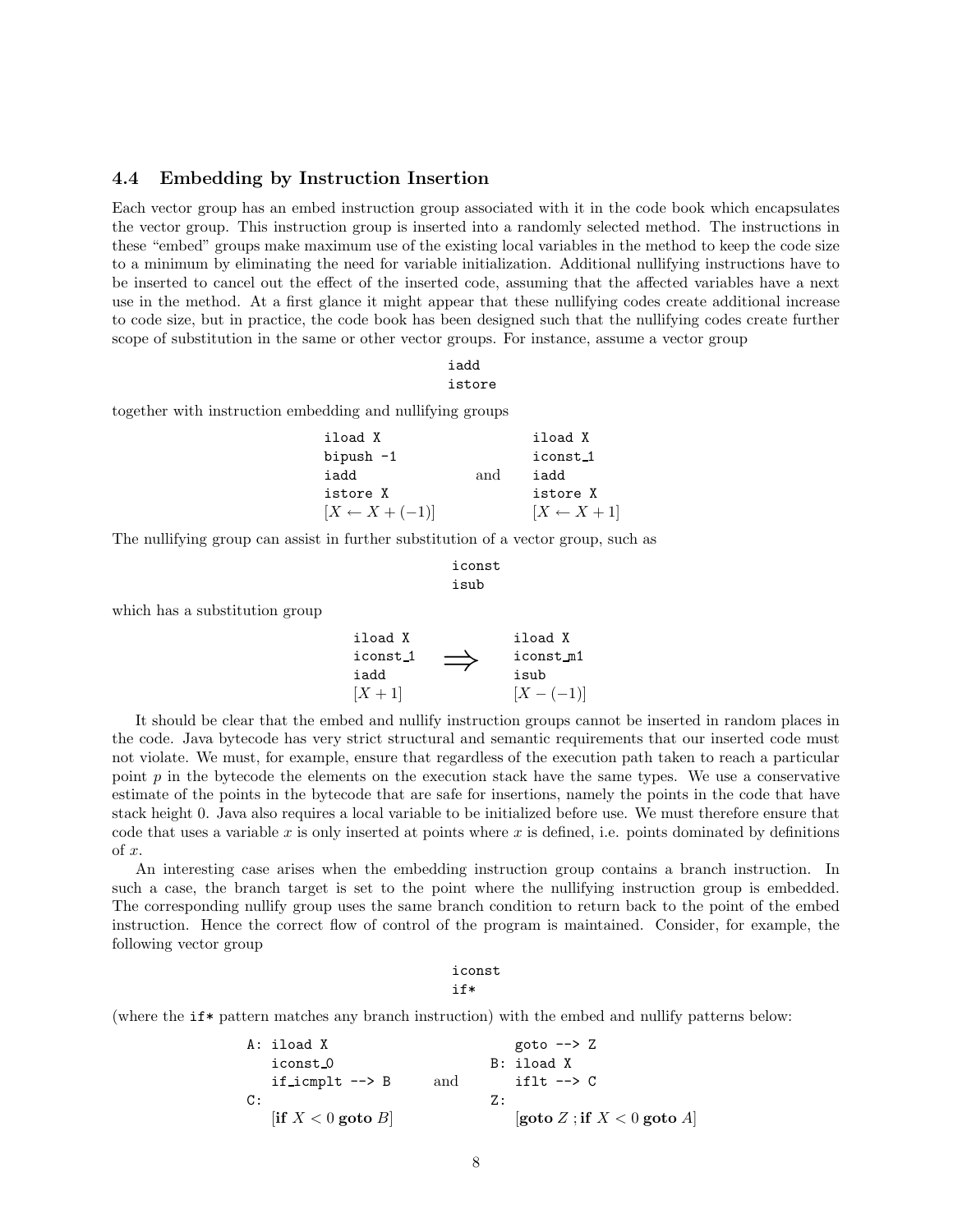

Figure 3: The instruction insertion procedure.

If  $X < 0$  when control reaches the beginning of the embed group at point A, we will branch to point B in the nullify group. We will then test  $X < 0$  again and flow back to the end of the embed group at point C. Thus, inserting these embed and nullify groups will have no effect on the semantics of the program.

Algorithm 5 summarizes the insertion technique.

Algorithm 5 (Instruction Insertion)

- 1. Given a vector group V whose frequency needs to be increased, search the code book for an insertion group  $S: (E, N)$ . E is the embed group and N the nullify group.
- 2. Identify a method  $M$  containing  $V$ .
- 3. For every free variable I in E and N, locate local variables of the appropriate type in M. If no such variables exist, create new ones, inserting the appropriate initialization code.
- 4. Select an embed group insertion point such that all initializations of the used variables dominate this point.
- 5. Select a nullify group insertion point such that all initializations of the used variables as well as the embed group insertion point dominate this point.
- 6. If no safe insertion points are found repeat the process on a different method. Otherwise, replace free variables in E and N with actual operands and insert them at the chosen insert points.  $\Box$

Figure 3 illustrates the instruction insertion operation. At  $(A)$ , we select an embed group E and a nullify group N corresponding to the vector group [bipush; iload].  $E$  and N have two free operands, an integer literal X and an integer local variable Y. At  $\mathcal{B}$ , the application is searched for a suitable location for insertion. At  $\mathbb{O}$ , the literal 20 is selected for X and local variable 5 is selected for Y. Finally, at point  $\mathbb{O}$ . two points are selected for insertion of E and N based on dominator analysis of variable 5.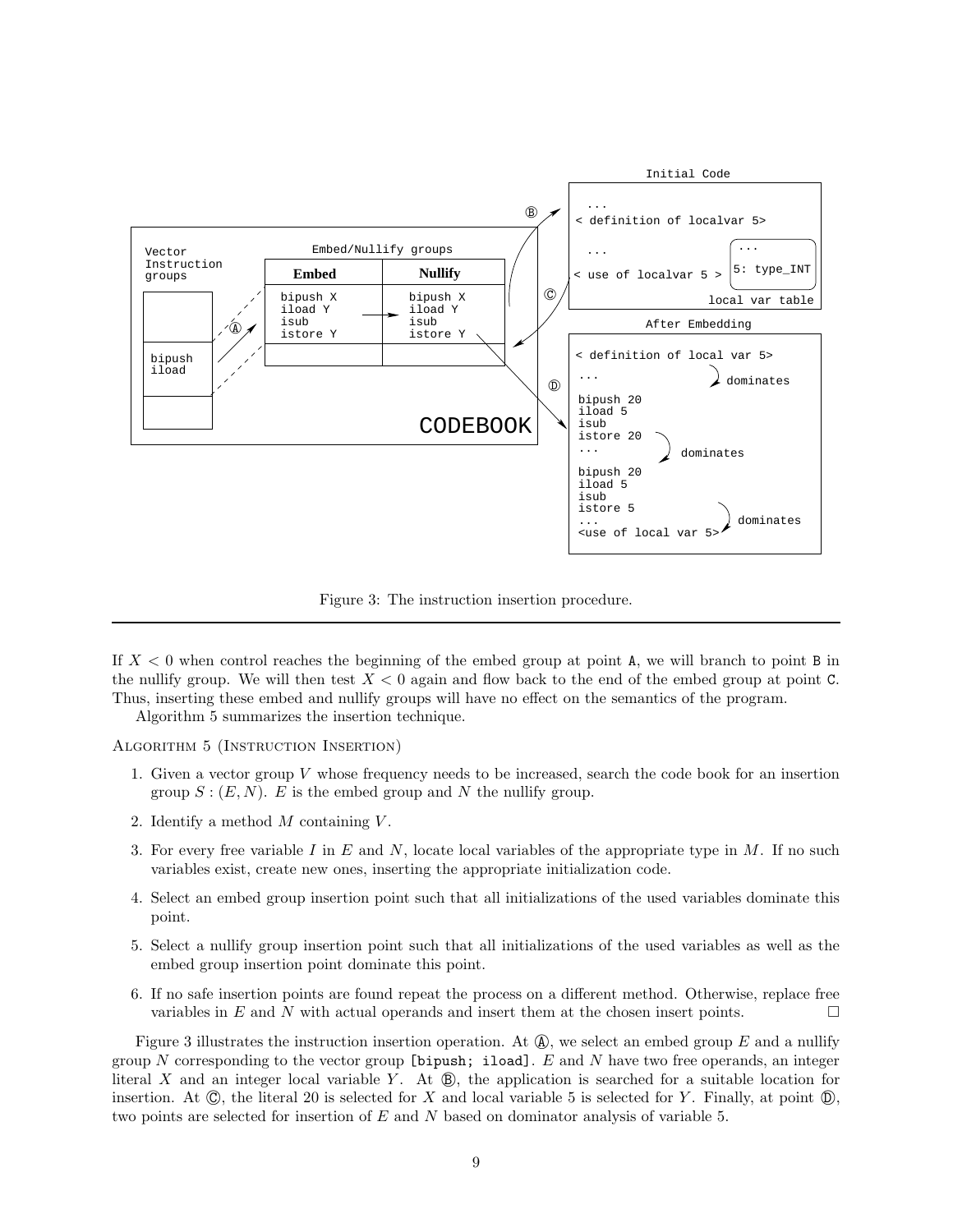### 4.5 Embedding by Method Overloading

In Java, two methods are overloaded if they are declared in the same class and have the same name but different parameter lists. This is a frequently occurring phenomenon in real programs. In cases when neither embedding by code substitution nor instruction insertion is sufficient, we add new overloaded methods to the application to increase the frequency of a particular vector group. Algorithm 6 describes how this embedding takes place.

Algorithm 6 (Method Overload Embedding)

- 1. Identify a method  $M$  containing the vector group  $V$ .
- 2. Make a copy  $M'$  of M and add it to the application.
- 3. Modify the parameter list of  $M'$  to be different from  $M$  and from any other method in the class. This can be done by either adding or deleting a parameter:
	- If a formal parameter  $F$  is *deleted*, update the body of  $M'$  either by deleting all instructions referencing  $F$  or by adding a new local variable of the appropriate type and with appropriate initialization code to substitute for F.
	- If a formal parameter F is added to  $M'$  update the body of  $M'$  by inserting instructions that use  $F$ . In particular, we can insert additional vector groups using  $F$  further increasing the vector group frequency.
- 4. Add bogus calls to  $M'$  to ensure that ambitious optimizers will not remove it:
	- (a) Locate a method  $N$  in any class that can access  $M'$ .
	- (b) Insert an invocation of  $M'$  in N. The call is protected by an *opaque predicate* to prevent  $M'$  from actually being called.
	- (c) Add appropriate actual parameters to the call. Any available local variables or literal values can be used as actuals.

The call may thus look like this:

```
void N() \{int a = \cdots;float b = \cdots;· · ·
    if (P^F)M'(a, b, 10);· · ·
}
```
 $P<sup>F</sup>$  is an opaquely false predicate — a boolean expression which always evaluates to false but which is constructed in such a way that evaluation is difficult for an adversary. Collberg [9] describes the design of such predicates. SANDMARK contains a library of opaque predicate construction routines.  $\Box$ 

Care has to be taken when choosing the method to overload. Ideally, we will find a method that contains several vector groups such that when a new copy of the method is made we increase the frequency of all of them. At the same time, we must ensure that the new copy will not increase the frequency of any one vector group beyond what is required. We must also be careful to set a reasonable upper bound on the size of the chosen method to avoid excessive code bloat.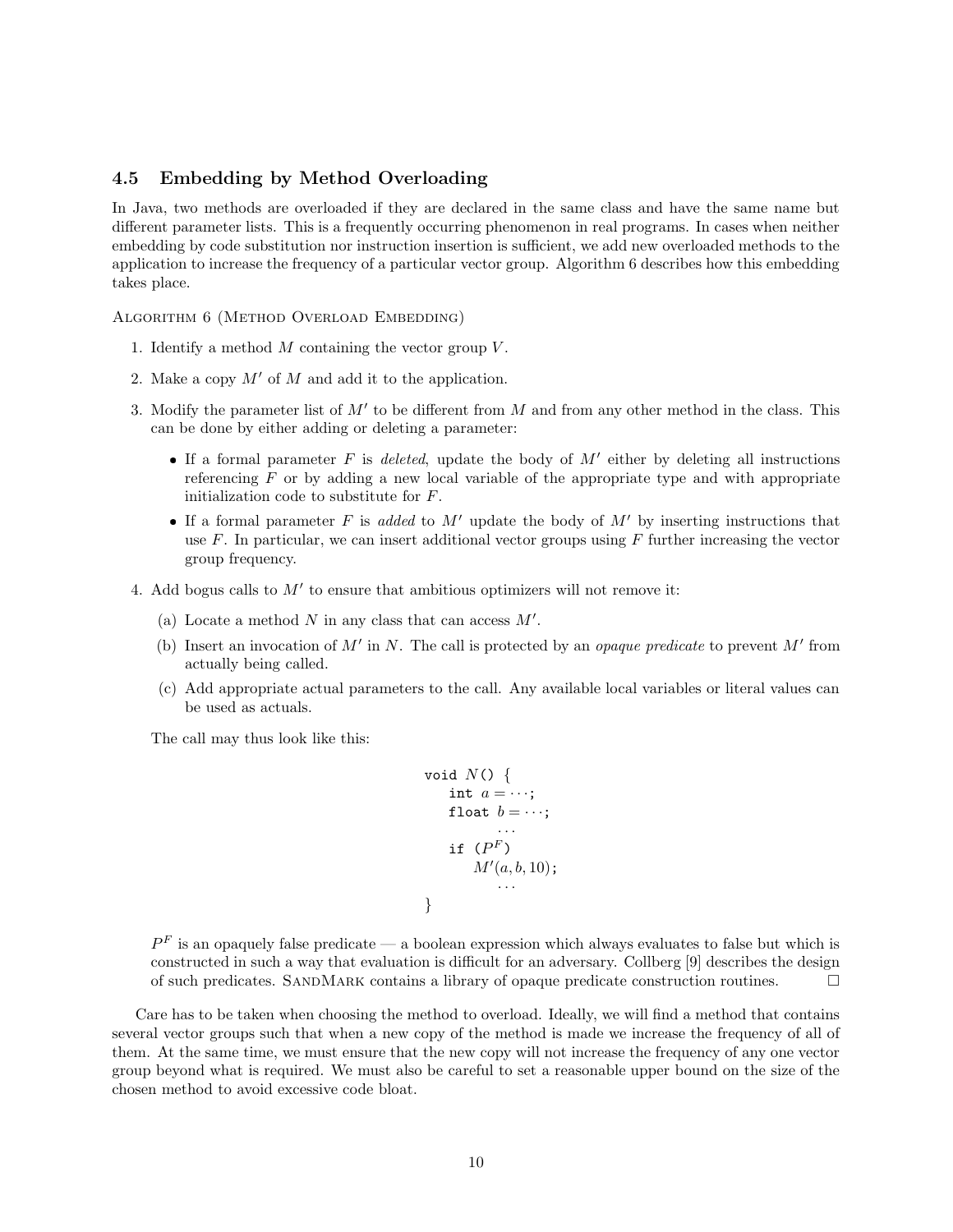### 4.6 Embedding Heuristic

Algorithm 7 outlines the heuristic used by the embedder. The main complication is that a code substitution or insertion can affect more than one vector group. For example, assume that the frequencies of vector groups  $A$  and  $B$  both need to be increased. If we choose a code substitution that increases the frequency of A but, as a side effect, decreases the frequency of B then we are not moving towards a successful embedding. Therefore, before we commit to use a particular transformation we must first verify that the transformation actually converges towards the final vector value.

To simplify the heuristic, we shifted the complexity onto the code book. Each substitution group in the code book is mapped to exactly one vector instruction group. Similar restrictions are applied on the embed/nullify groups. This implies that a substitution or an embedding by instruction insertion will not have any side-effects of changing multiple vector group frequencies.

In the case of method overloading, we always verify that the frequency updates to the vector groups in the newly created method do not exceed the required updates within a certain threshold before committing to overload the method.

Since both these approaches are directed hill-climbing approaches i.e. at each step we move closer towards the final result, they guarantee that the algorithm converges. Both code substitution and instruction embedding approaches precisely increment the instruction group frequencies. For method overloading approach, by selecting a desired threshold, we can guarantee that the final increment of the frequencies of the instruction groups done is within a preselected threshold distance from the actual frequency increment of the instruction groups targeted.

Hachez [10] followed a random hill-climbing approach. This approach is good in scenarios where embedding time is not a constraint. One reason that we can attribute to the different embedding approaches is the nature of our respective code book . Our scheme takes up at most one vector component for each code modification(substitution or new instruction insertion). So their are no side-effects of embedding in these two cases. Our only side-effects come from the method overloading scheme, which we restrict within a limit by having a threshold factor. In contrast, their scheme intends to change multiple vector components at each step of modification. So the side-effects always exists. So it seems reasonable to follow the random hill-climbing approach, whereas we revert to the directed approach.

However, following a random update heuristic creates a non-deterministic scenario where the vector frequency updates might not converge to the targeted updates, and even if they do, the convergence may be time-consuming. Consequently, both the performance and reliability of the embedding process degrades.

### Algorithm 7 (Embedding Heuristic)

- 1. If all vector component frequencies have reached their desired level then return success.
- 2. If too many embedding attempts have failed, return failure.
- 3. Select the next vector component V whose frequency needs to be increased.
- 4. Attempt a code substitution for  $V$ , according to Algorithm 4.
	- If substitution fails, attempt an instruction embedding for  $V$ , according to Algorithm 5.
	- If instruction embedding fails, attempt a method overload embedding for  $V$ , according to Algorithm 6. Add false invocations of the new method to the application.

5. Repeat from 1.  $\Box$ 

### 4.7 Recognition Procedure

Software watermarking protocols can be classified along three axes: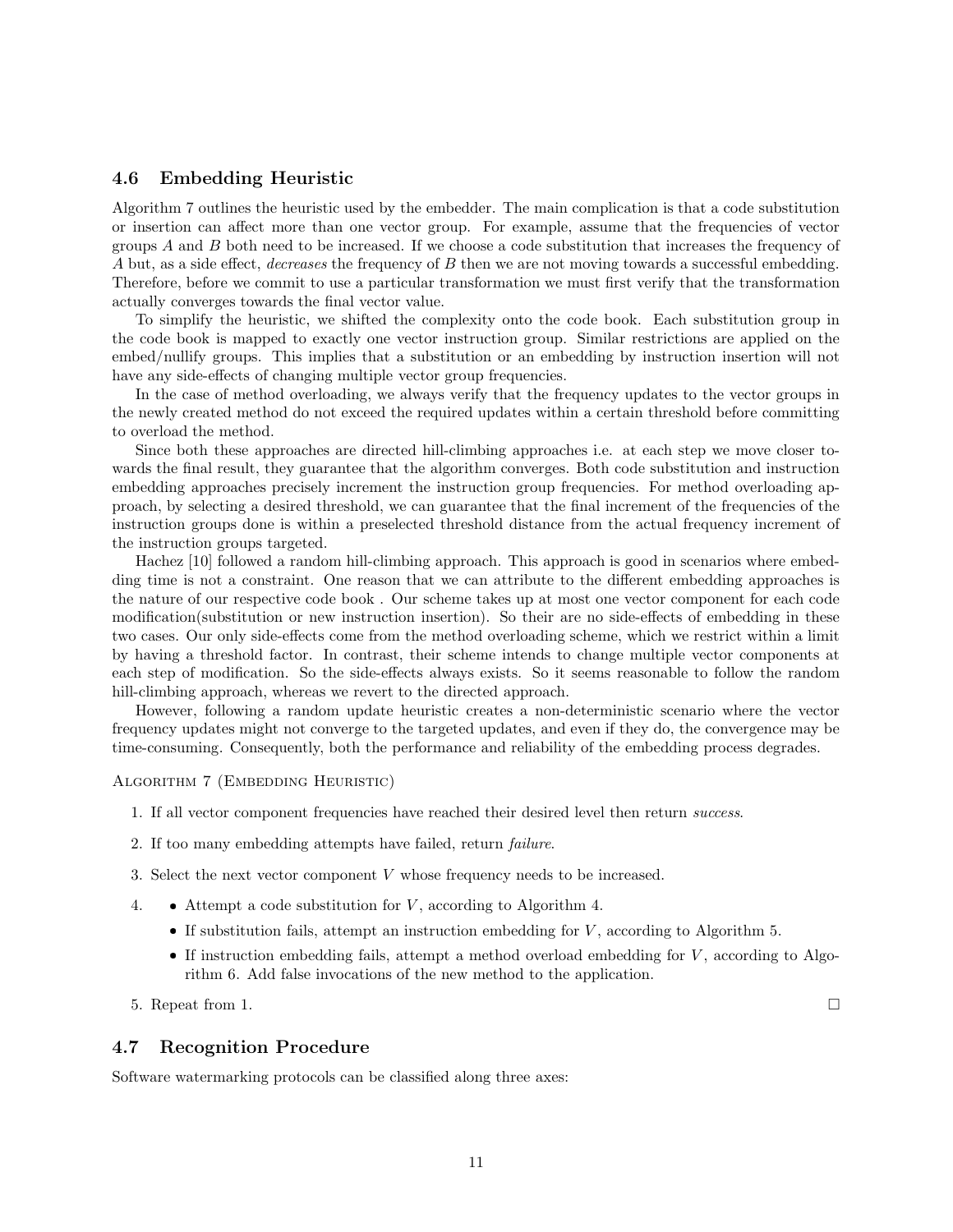- static/dynamic: In a static algorithm the watermark recognizer directly examines the code or data segments of the executable program. A recognizer for a dynamic algorithm, however, will execute the watermarked program on a particular (secret) input sequence and then extract the watermark from the state of the program at this point.
- watermark/fingerprint: In a pure watermarking algorithm the recognizer returns true/false depending on whether the mark is present or not. In a fingerprinting algorithm the recognizer returns the mark itself (a number) which can be different for every copy of the program.
- blind/informed: In a blind watermarking algorithm the recognizer is given the watermarked program and the watermark key as input. In an informed algorithm the recognizer also has access the the unwatermarked program and/or the watermark itself.

As described in Stern [1], the SHKQ algorithm is a static, informed, watermarking algorithm. Thus, the recognizer is provided with the watermark, the watermarked code, as well as the original code of the application and answers with a true/false whether the given watermark is present in the target code or not. A drawback of the similarity measure they proposed was that it failed to relate the recognition process with the actual mechanism of testing a presence of a transmitted signal within a received signal. In such scenarios, some sort of correlation measure is required to carry out the recognition process.

Hachez [10] followed a slightly different approach for recognition. During embedding, he marks the methods in which the watermark is present by a key. This key is basically formed by information such as the method signature, number of exceptions, local variable table size, maximum stack size, etc. The recognizer looks at these methods to retrieve the watermark. This makes it possible to embed more than one watermark in the same code by identifying disjoint set of methods to embed them. This is not possible in our scheme, since we run our recognizer over the entire code. Another advantage of his implementation scheme is that additive attacks such as adding a new method will most likely not disrupt the watermark, since the likelihood of the method being inspected is less. One major disadvantage of his approach is that the key components used to identify the watermarked methods can get altered when subjected to different method level obfuscations. So some watermarked methods might go unchecked. The additive attack mentioned above can also disrupt this approach sometimes. The new method may have identical features to an existing watermarked method, in case of which, this method will also become a part of the recognition. He mentioned another approach, in which the method can be partitioned into x regions and different watermarks can be embedding in different regions. This approach also seem to be susceptible to similar method obfuscations. The authors however did not mention much about the false positive/negative ratios of this scheme.

In our implementation the recognizer uses the code book to run the vector extraction procedure to retrieve the vector frequencies from the original code and the target code. It then calculates the normalized linear correlation vector to get the difference vector and the given watermark.

The linear correlation between two vectors,  $v$  and  $w_r$ , is the average product of their elements:

$$
z_{lc} = \frac{1}{N} \sum v_i w_r[i].
$$

where,  $v_i$  and  $w_r[i]$  denote the *i*th vector components in their respective vectors, and N denotes the number of vector components in each vector.

Cox [11] describes a method to test for the presence of a transmitted signal,  $w_r$  in a received signal, v, by computing  $z_{l,c}(v, w_r)$  and comparing it to a threshold. This practice is referred to as match filtering. One problem with this approach is that the detection values are highly dependent on the magnitude of the vectors extracted from the target application. This means that the watermark will not be robust against modifications. The problem is solved by normalizing the extracted vector and the reference vector to unit magnitude before computing the inner product between them. That is,

$$
\tilde{v} = \frac{v}{|v|}
$$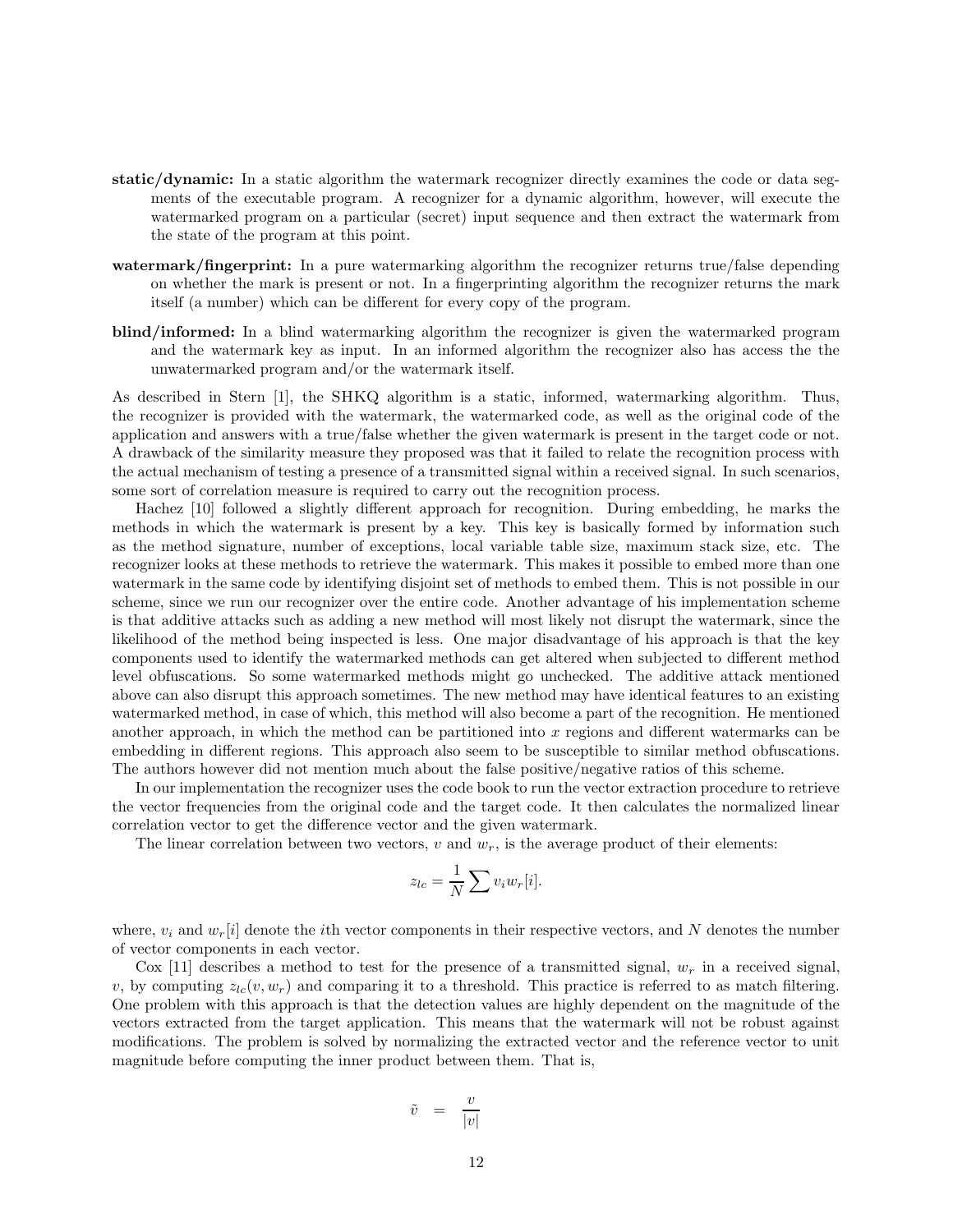$$
\begin{array}{rcl}\n\tilde{w_r} & = & \frac{w_r}{|w_r|} \\
z_{nc} & = & \frac{1}{N} \sum \tilde{v_i} \tilde{w_r}[i].\n\end{array}
$$

We make use of this normalized correlation to detect the watermark. Under ideal condition, the normalized correlation will give a value of 1. We make the assumption that a correlation ratio greater than 0.9 signifies watermark detected. Any ratio less than 0.6 implies watermark is not present, or has been destroyed. The range between 0.6-0.9 is a probabilistic area where we are not completely sure whether the watermark is present or absent.

## 5 Experimental Evaluation

To date most software watermarking research has focused on the discovery of novel embedding schemes. Unfortunately, very little work has been done on the evaluation of these techniques. One of the goals of the SandMark project is to implement every proposed software watermarking algorithm and to develop procedures for how these algorithms should be evaluated.

It is our belief that a software watermarking algorithm should be evaluated according to the following criteria:

- data rate: What is the ratio of the number of bits of watermark that can be embedded in the target code to the size of the code?
- embedding overhead: How much slower/larger is the watermarked application compared to the original?
- resilience against manual attacks (stealth): Does the watermarked program have statistical properties that are different from typical programs? Can an adversary use these differences to locate and attack the watermark?
- resilience against semantics-preserving transformations: Will the watermark survive transformations such as code optimization and code obfuscation? If not, what is the overhead of these transformations? In other words, how much slower/larger is the application after enough transformations have been applied that the watermark no longer can be recognized?
- resilience against collusive attacks: Given two or more differently fingerprinted copies of the same application can the location of the fingerprints be determined?
- false positive rate: Given a random value to the watermark recognizer what is the probability that it is recognized as a valid watermark?

Our evaluation of the SHKQ algorithm shows the following:

- For typed and architecture neutral instruction sets such as Java bytecode the data rate of the SHKQ algorithm is low, on the order of 8 bits (Section 5.1).
- The cost of embedding is typically low. Moderately sized Java programs increase on the order of 5% in size. For larger programs the increase can be as low as 1%. We typically see less than a 10% increase in execution time (Section 5.2).
- The algorithm is stealthy. Our statistical measures show very minor changes between watermarked and un-watermarked programs (Section 5.3).
- The watermarks are very easily destroyed by semantics-preserving transformations. Very simple obfuscating transformations will alter the program enough that the watermark can no longer be recognized. The overhead of these transformations is also low, typically less than 10% increase in size and less than 4% increase in speed (Section 5.4).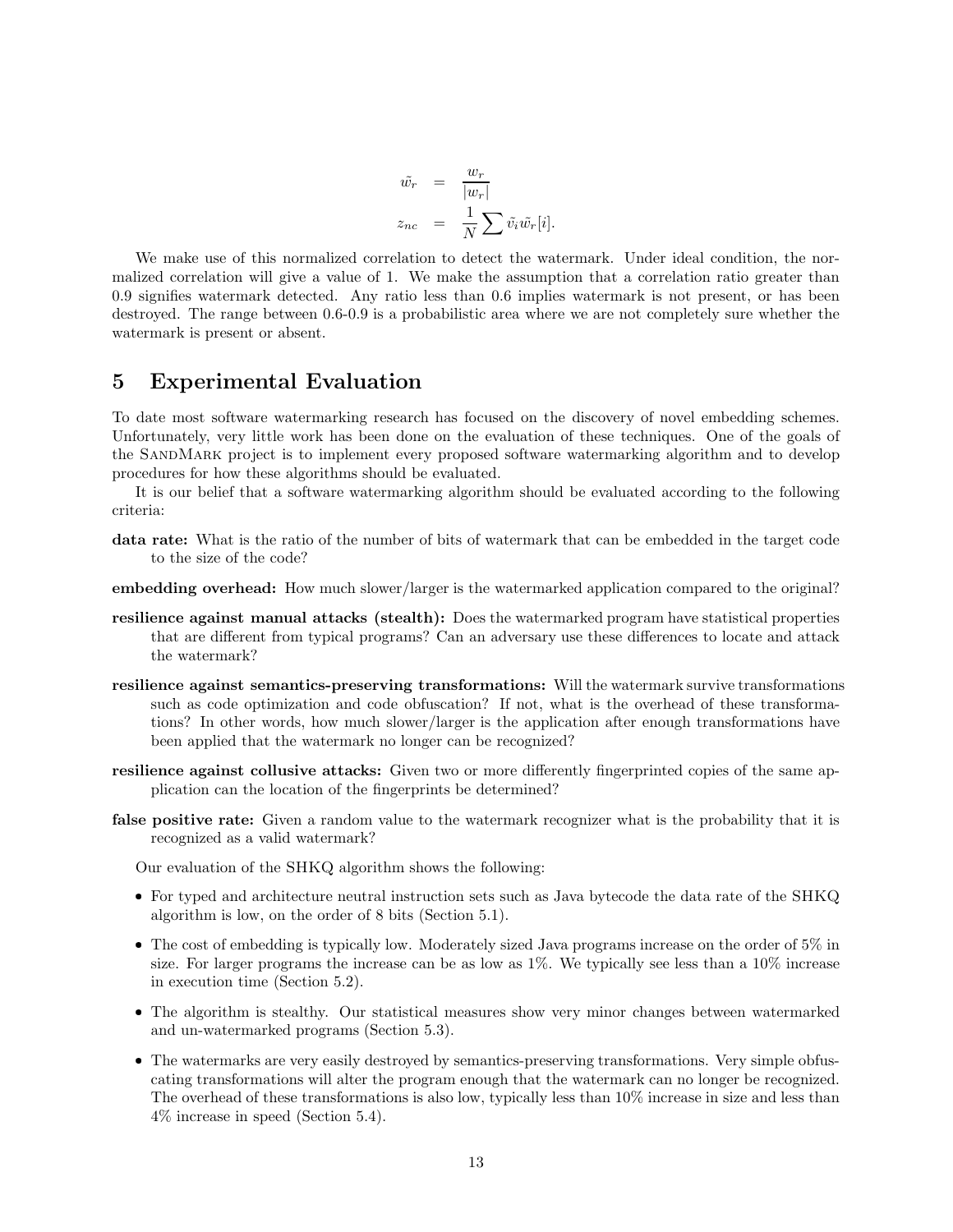- SandMark has a tool to carry out collusive attacks. This tool compares Java bytecode applications for similarities. Such manual attack can sometimes be successful in detecting the code which forms the watermark. We discuss this further in Section 5.5.
- The false positive rate depends on the watermark vector length as well as the range of values taken by the actual watermark vector components. With random vector values (but with length equal to the length of the watermark vector currently implemented in our code book), the correlation ratio lies mostly in the 0.6-0.9 range. In few cases the correlation did exceed the 0.9 threshold, that is, gave false detection. (Section 5.6).

### 5.1 Data Rate

The data rate of this watermark essentially depends on the number of vector instruction groups defined in the code book. Each vector instruction group encodes certain number of bits of watermark. Hence, the total number of bits that can be encoded depends on the number of vector instruction groups.

Small applications may not provide enough scope to embed all the bits due to the various constraints during the embedding procedure (for instance, method size, availability of local variables, etc). As the application size increases, we may be able to embed more bits. So the data rate increases gradually. But once we are able to embed all the bits in an application, further increasing the application size does not increase the bit rate any further, since the number of bits embedded remains constant after that.

### 5.2 Embedding Overhead

Code substitutions have a minimal impact on the size and performance of the watermarked application. The reason is that for most substitutions the original and the substituted code segments are of the same or similar lengths. For this reason, it is important to try to construct as many code substitution patterns as possible.

However, it is not always possible to create substitution patterns from the higher frequency instruction groups returned by the profiler. The reason is that for a vector group  $V$  we need to find two groups of semantically equivalent instructions  $A$  and  $B$  such that  $B$  encloses  $V$  while  $A$  does not, and, moreover,  $A$  or B do not enclose any other vector group. On complex instruction set architectures (such as the X86 targeted in the first implementation of the SHKQ algorithm [1]) this may be fairly easy since there are many possible code sequences with the same semantics. On a RISC machine or a virtual machine such as the JVM this is typically much harder since there are fewer instructions and addressing modes available.

For this reason it becomes important to construct additional methods to increase the frequencies of vector groups, such as the new instruction embedding and method overloading schemes introduced in this paper.

Both instruction embedding and method overloading increase code size but our studies have shown that the effect on execution time is minimal. The effect of the embedding on execution time is also minimal. Table 2 summarizes the effect of embedding a watermark formed by 8 vector instruction groups in a few Java applications. The column *VecGroups* shows the actual number of vector instruction groups embedded out of the maximum 32. Note that running the substitution process alone does not embed the entire watermark in the application because of absence of enough scope in the code for substitution. As expected, the percentage of code size increase is minimal for code substitution when compared to the new instruction embedding scheme. Especially for smaller applications, this difference between percentage of code size increase for the two embedding schemes is large.

### 5.3 Embedding Stealth

A typical software application can be very large, often millions of lines of code. For this reason an initial step in any attack against software is to attempt to isolate code-segments that are more likely than others to contain security-sensitive code. This classification can be based on the location of the code, the order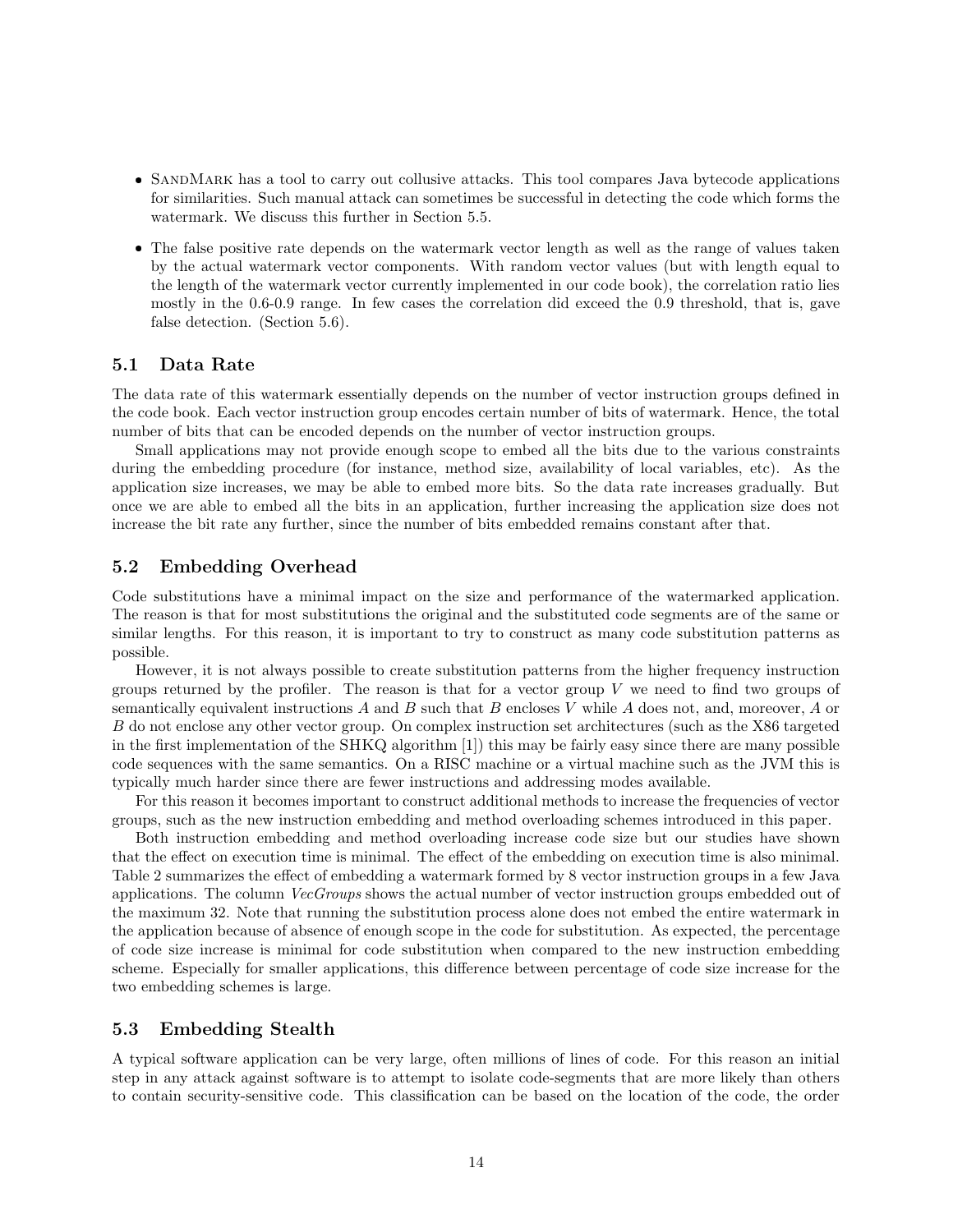|             |          | Substitution     |            |                  | Embed/Nullify |
|-------------|----------|------------------|------------|------------------|---------------|
| Application | CodeSize | <b>VecGroups</b> | % CodeIncr | <b>VecGroups</b> | % CodeIncr    |
| bover       | 18076    | 12               | $1.5\%$    | 32               | $6.06\%$      |
| fft         | 3332     | 15               | 0.65%      | 32               | 31.94%        |
| lexgen      | 41469    | 16               | $1.1\%$    | 32               | 31.88%        |
| Ιu          | 2938     | 17               | 1.0%       | 32               | 45.12%        |
| nucleic     | 46795    | 16               | $0.84\%$   | 32               | 2.65%         |
| probe       | 2924     | 12               | $0.80\%$   | 32               | 38.97%        |
| <b>TTT</b>  | 10801    | 20               | $2.01\%$   | 32               | 17.24%        |
| Sandmark    | 3108331  | 28               | 0.01%      | 32               | 0.04%         |
| <b>JFIG</b> | 1474190  | 25               | $0.08\%$   | 32               | $0.30\%$      |
| specJVM     | 1686249  | 28               | 0.18%      | 32               | 0.35%         |

Watermark frequency vector: 44444444

CodeSize : Size of target code (in bytes).

VecGroups : Number of groups of instructions embedded (out of maximum required 32).

CodeIncr : Percentage of code size increase due to transformation.

Table 1: Effect of individual embedding schemes on code size.

in which it is being executed (code executed early on is more likely to contain security checks), whether it contains unusual code sequences, etc.

It is therefore essential that the code that a watermarking algorithm inserts into an application is stealthy, that it is such that it does not arouse suspicion. For example, an algorithm that embeds the watermark in the number of xor instructions a program has would likely be un-stealthy since most real programs contain very few, if any, xors.

An inserted watermark needs to be stealthy in two ways:

- 1. the inserted code must be similar to the code that surrounds it;
- 2. the inserted code must be similar to code that occurs in typical applications.

The first condition makes it difficult for the attacker to select some particular methods in which there is more chance of occurrence of the watermark. The later condition ensures that the watermarked application, in its entirety, is less likely to throw suspicion of a presence of watermark. Both the conditions makes its difficult to carry out manual as well as automated attacks in order to determine the presence and the specific location(s) of the watermark in the code.

To measure the stealth of a watermarked method we need to compare it to a universe of benchmark methods. We have collected a large set of Java programs including the specJVM benchmarks, SANDMARK itself and a large number of programs downloaded from various software repositories. Also needed is a set of similarity measures to allow us to do the actual comparisons. SANDMARK contains a number of Software Complexity Metrics [12, 13, 14, 15, 16] that allows us to measure many structural aspects of programs.

Algorithm 8 — Normalcy $(B, X, p)$  — computes the stealth of a method p with respect to a universe of benchmark methods B and a set of metrics X. The basic idea is to compute a table W where  $W_{b,m}$  is the value of software complexity metric m on method b. We then compute a *clustering*  $C$  on the rows of  $W$  such that two rows are in the same cluster if their corresponding methods are "similar" with respect to the given set of metrics. Normalcy( $B, X, p$ ) builds the clustering table C and returns the size of the cluster in which p falls divided by the size of the benchmark universe. For example, given benchmark methods  $B = [b_1, \dots, b_6]$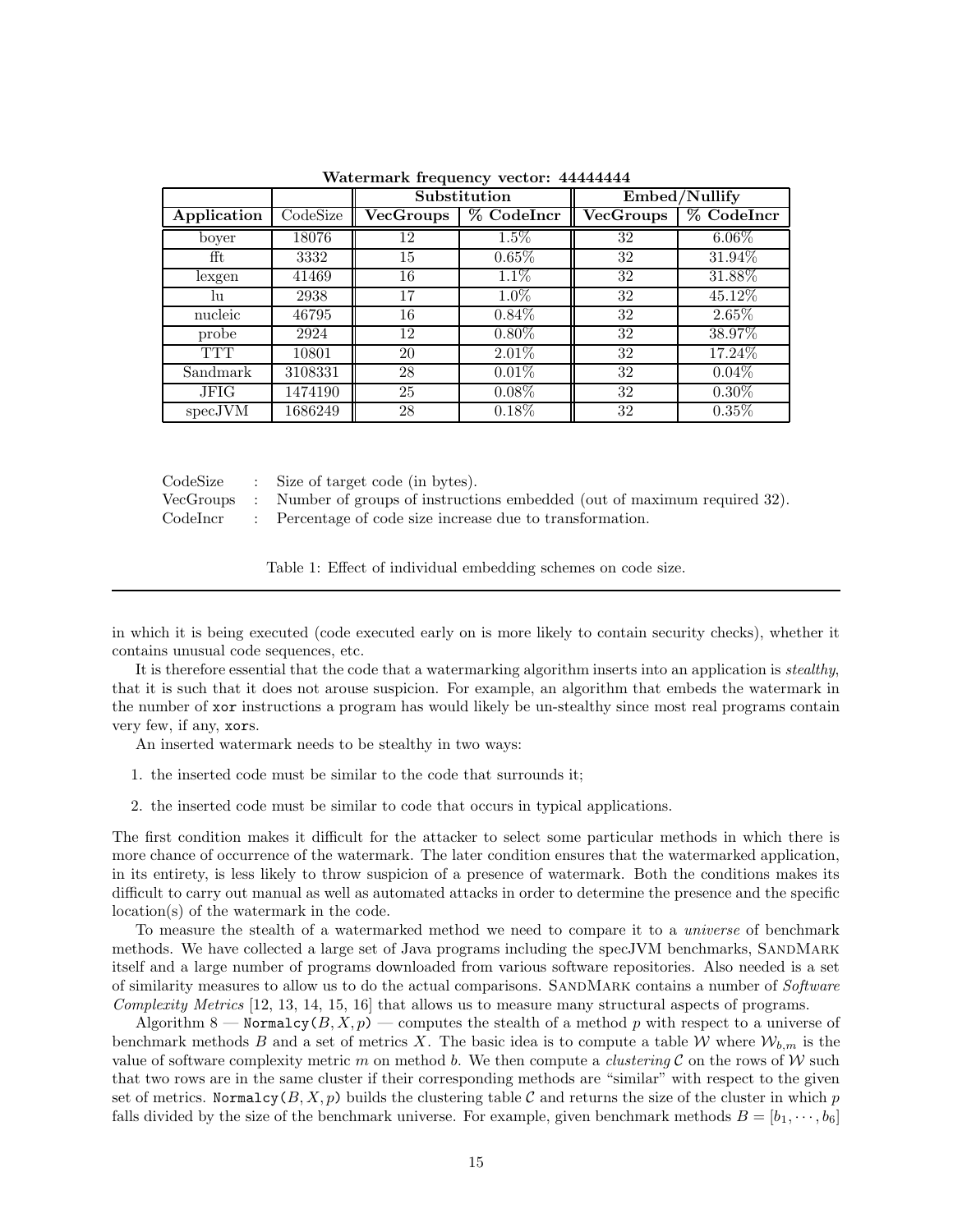|             | Embed     | <b>Size</b> |               | <b>Execution Time</b>    |               |            |            |                |
|-------------|-----------|-------------|---------------|--------------------------|---------------|------------|------------|----------------|
| Application | $\bf{s})$ | (b)         | Change $(\%)$ | $\bf (s)$                | Change $(\%)$ | <b>SUB</b> | <b>INS</b> | <b>OVD</b>     |
| bover       | 22.7      | 18076       | 4.4           | 2.52                     | 6.3           | 13         | 28         |                |
| fft         | 3.4       | 3332        | 19.6          | 0.28                     | 0.0           | 15         | 22         | $\overline{2}$ |
| lexgen      | 28.8      | 41469       | 5.9           | 0.99                     | 10.1          | 22         | 19         |                |
| Ιu          | 3.4       | 2938        | 22.2          | 4.71                     | $-0.2$        | 17         | 24         |                |
| nucleic     | 35.3      | 46795       | 3.6           | 0.61                     | $-6.6$        | 15         | 26         |                |
| probe       | 3.4       | 2924        | 22.4          | 10.93                    | 0.9           | 17         | 21         |                |
| <b>TTT</b>  | 5.7       | 10801       | 7.3           | Ξ.                       | -             | 24         | 17         |                |
| Sandmark    | 161.9     | 3108331     | 0.1           | $\overline{\phantom{0}}$ | Ξ.            | 37         | 4          |                |
| <b>JFIG</b> | 215.9     | 1474190     | 0.2           | -                        | Ξ.            | 33         | 8          |                |
| specJVM     | 64.7      | 1686249     | 0.2           | $\overline{\phantom{0}}$ | -             | 37         | 4          | $\Omega$       |

Watermark frequency vector: 57452648

SUB : Number of code substitution transformations.

INS : Number of embed/nullify groups insertion transformations.

OVD : Number of method overloading transformations.

Table 2: Effect of watermark embedding on code size and execution time. Sizes are in bytes, times in seconds. Embed Time shows the amount of time required to embed the program when running on a Linux machine operating on 1GHz Intel Pentium III processor and 256MB physical memory.

and metrics  $X = [m_1, m_2, m_3]$  we compute a table W which could then be clustered into three clusters  $C = [C_1, C_2, C_3]$ :



If method p falls in cluster  $C_2$ , Normalcy(B, X, p) would return  $|C_2|/|B| = 2/6 = \frac{1}{3}$ .

ALGORITHM 8 (NORMALCY $(B, X, p)$ )

- Normalcy takes three arguments,  $B$  (a universe of benchmark methods),  $X$  (a set of software complexity metrics), and  $p$  (a method). It returns a value which expresses the similarity of  $p$  to the methods in  $B$  with respect to the metrics in  $X$ .
- We compute a matrix W where  $\mathcal{W}_{m,x}$  is the value of metric x on method m.
- From W we compute  $\mathcal{C} = [c_1, \dots, c_n]$ , a *clustering* of W. The *i*:th cluster of C,  $c_i$ , contains the rows of W which are *similar* according to some similarity criterion. Thus,  $c_i$  represents the set of methods in  $B$  which are similar with respect to the given set of software complexity metrics.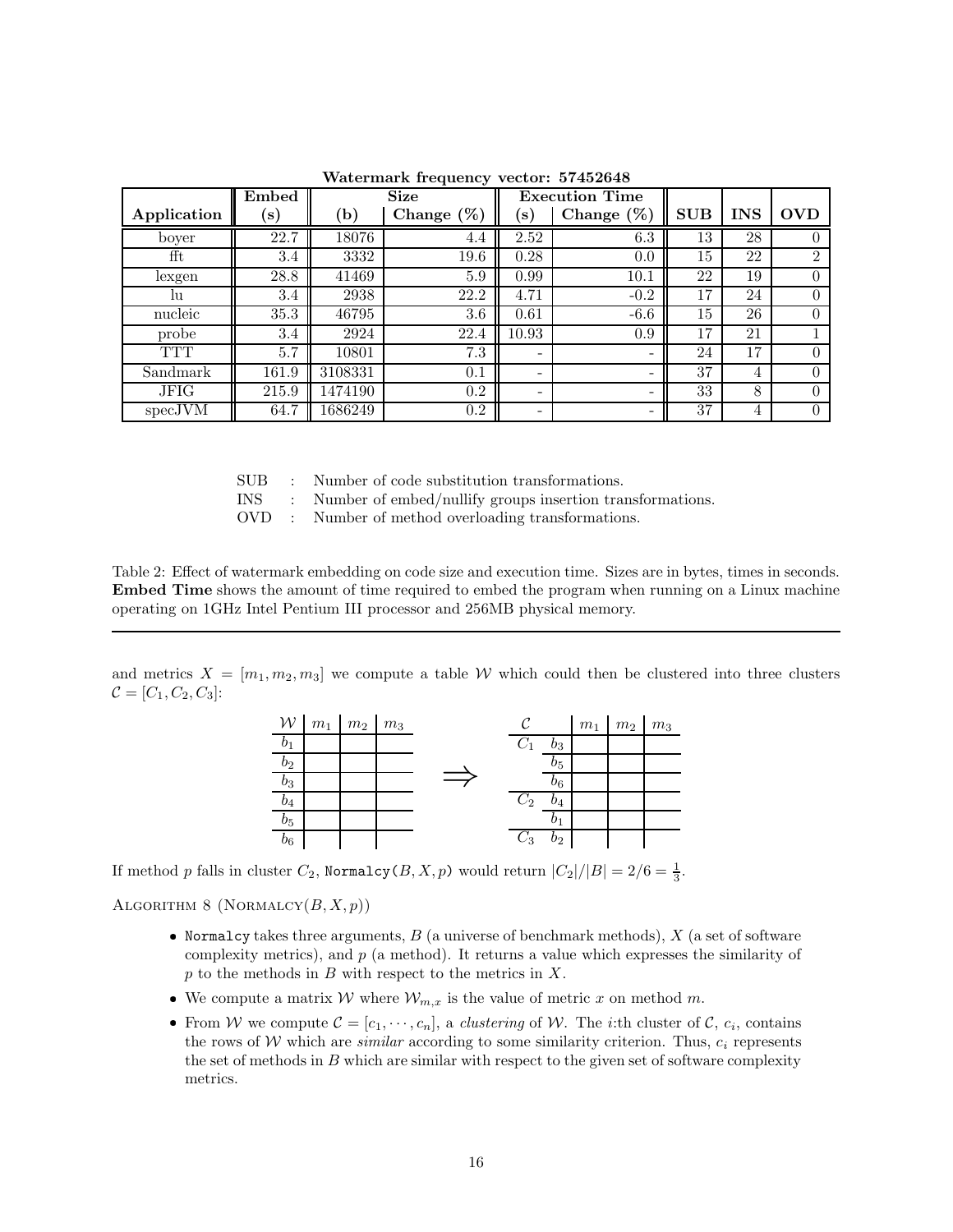```
for b \leftarrow all benchmark methods in universe B do
    for x \leftarrow \text{all software complexity metrics in } X \text{ do}\mathcal{W}_{b,x} \leftarrow compute metric x on method b;
C \leftarrow a clustering of the rows of W;
for x \leftarrow \text{all software complexity metrics in } X \text{ do}v_x \leftarrow compute metric x on method p;
d \leftarrow the cluster of C in which v falls;
return |d|/|B|;
```
Given the Normalcy algorithm we can construct a family of stealth measurements. We define Global Stealth of a watermarked program  $P$  as the average stealth of the methods of  $P$  with respect to all known benchmark methods:

$$
\frac{1}{|P|} \sum_{m \in P'smethods} \texttt{Normalcy}(\textit{all benchmark methods}, \textit{all metrics}, m)
$$

An attacker would measure the global stealth of the methods of a watermarked program in order to determine if any methods have features which are unusual compared to ordinary methods. Such features might indicate that a method has been mechanically altered during the watermarking process.

We define the *Local Stealth* of  $P$  as the average stealth of  $P$ 's watermarked methods as compared to all the methods of  $P$ . Letting  $M$  be the set of methods of  $P$  that contain parts of the watermark, we get:

$$
\frac{1}{|M|} \sum_{m \in M} \text{Normalcy}(methods \text{ of } P, \text{ all metrics}, m)
$$

An attacker would measure the local stealth of the methods of a watermark program to determine if any methods stand out compared to the other methods of the program.

Sandmark implements these schemes of evaluating global and local stealth. Our data set consists of the complexities of all the methods in the specJVM benchmarks. We identified a few clustering algorithms favoring data with different properties. Dynamic data, in which the data set size is not constant over time requires more efficient algorithm so that the clusters are not rebuilt completely on every data inclusion. Our scenario deals with a static numerical data set. Our implementation is based on the clustering scheme proposed by Ward [17]. This hierarchical clustering technique is based on a rule of "merging cost" and is a bottom-up approach. That is, we start with clusters of size one and iteratively merge clusters until we reach the specified number of clusters. The merging cost of two clusters takes into account their respective centroid and size and is given by

$$
\Delta = \frac{n_a n_b}{n_a + n_b} (\tilde{a} - \tilde{b})^2
$$

where  $\tilde{a}$  and  $b$  are the centroids and  $n_a$  and  $n_b$  are the respective cluster sizes. A cluster is merged with its neighboring cluster with minimum merging cost. Similar clustering techniques like the K-means approach is based on an iterative re-assignment and is essentially a hill-climbing method.

Table 3 shows the results obtained from our stealth evaluation test.

As seen from the table, the values are obtained in the range 0 to 1, with values closer to one implying higher stealth since the particular application falls in the more likely complexity range. The results show a decrease in the code stealth in almost all the cases. This can be attributed to the fact that watermark embedding inserts new local variables and additional branch instruction code. This increases the overall complexity of the data structures and control flow graph of the target code which are identified by the complexity metrics.

The absolute stealth measures obtained are somewhat related to the number of clusters preselected during test run, but nevertheless, they do show the degree of effect of the embedding scheme on the stealth of the target application.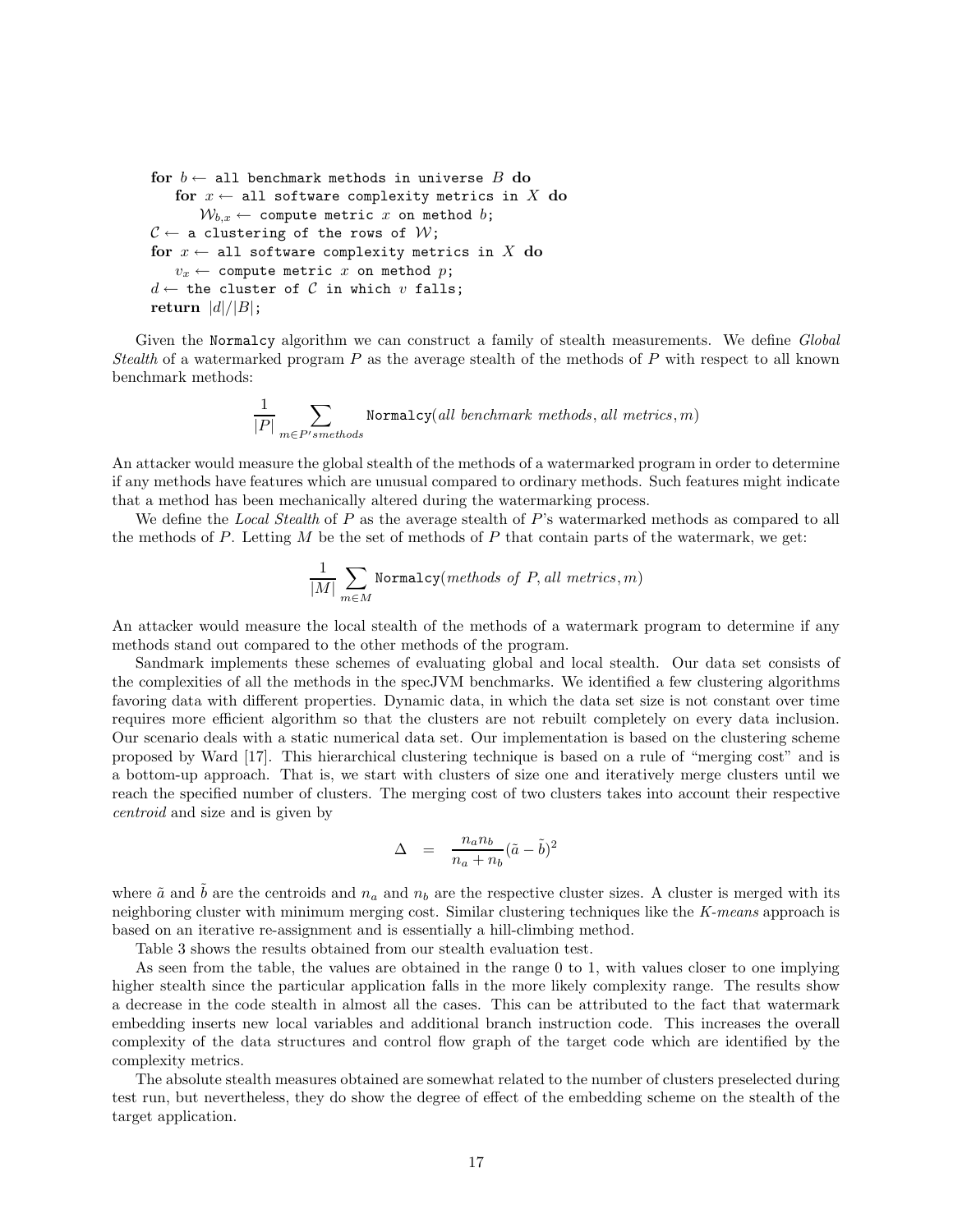|             | Global Stealth |               |          |               | Local Stealth |           |
|-------------|----------------|---------------|----------|---------------|---------------|-----------|
| Application | Before         | ${\rm After}$ | % Decr   | <b>Before</b> | After         | $%$ Decr  |
| boyer       | 0.271          | 0.233         | 14.1%    | 0.207         | 0.157         | 24.2%     |
| fft         | 0.182          | 0.119         | 34.6%    | 0.300         | 0.127         | 57.7%     |
| lexgen      | 0.330          | 0.328         | $0.6\%$  | 0.376         | 0.257         | 31.6%     |
| lu          | 0.162          | 0.049         | 69.8%    | 0.214         | 0.049         | 77.1\%    |
| nucleic     | 0.260          | 0.209         | 19.6%    | 0.244         | 0.174         | 28.7%     |
| probe       | 0.287          | 0.029         | 89.9%    | 0.200         | 0.019         | $90.5\%$  |
| <b>TTT</b>  | 0.392          | 0.398         | $-1.5\%$ | 0.263         | 0.336         | $-27.7\%$ |
| Sandmark    | 0.260          | 0.260         | $0.0\%$  | 0.354         | 0.123         | 65.3%     |
| <b>JFIG</b> | 0.282          | 0.282         | $0.0\%$  | 0.401         | 0.201         | 49.9%     |

Watermark frequency vector: 57452648

ClusterSize for benchmark Methods(for evaluating global stealth) : 10 ClusterSize for target application(for evaluating local stealth) : 5

Table 3: Effect of watermark embedding on stealth of the target application. The method level code complexity was evaluated through Halstead's, McCabe's and Munson's software complexity metrics.

By performing the stealth evaluation test over various watermark algorithms, we can deduce a more precise analysis over the effectiveness of each algorithm with respect to stealthiness of their respective embedding schemes.

### 5.4 Semantics-Preserving Attacks

The most serious threat to any watermark come from automated (or class) attacks. For example, there exist tools that perform optimization on binary or virtual machine code executables. For example, Debray [18, 19, 20] has developed a family of tools that optimize and/or compress X86 and Alpha binaries. Similarly, BLOAT [21] optimizes collections of Java class files. These tools are free and commonly available and it is desirable for any software watermarking scheme to survive the transformations they implement.

Moreover, SANDMARK implements a collection of obfuscating code transformations that can be used as class attacks against software watermarks. Typically, transformations are made up of combinations of the following operations:

fold/flatten: turn a d-dimensional construct into one with  $d+1$  or  $d-1$ -dimensions;

split/merge: turn a compound construct X into two constructs  $\{a, b\}$  or two constructs a and b into a compound construct  $X$ ;

box/unbox: add or remove a layer of abstraction;

ref/deref: add or remove a level of indirection;

reorder: swap two adjacent constructs;

rename: assign a new name to a labeled construct.

Here, construct refers to any programming language object the obfuscator can manipulate. For example, if A is a vector then  $\text{fold}(A)$  turns A into a two-dimensional array. If P is a static method then  $\text{ref}(P)$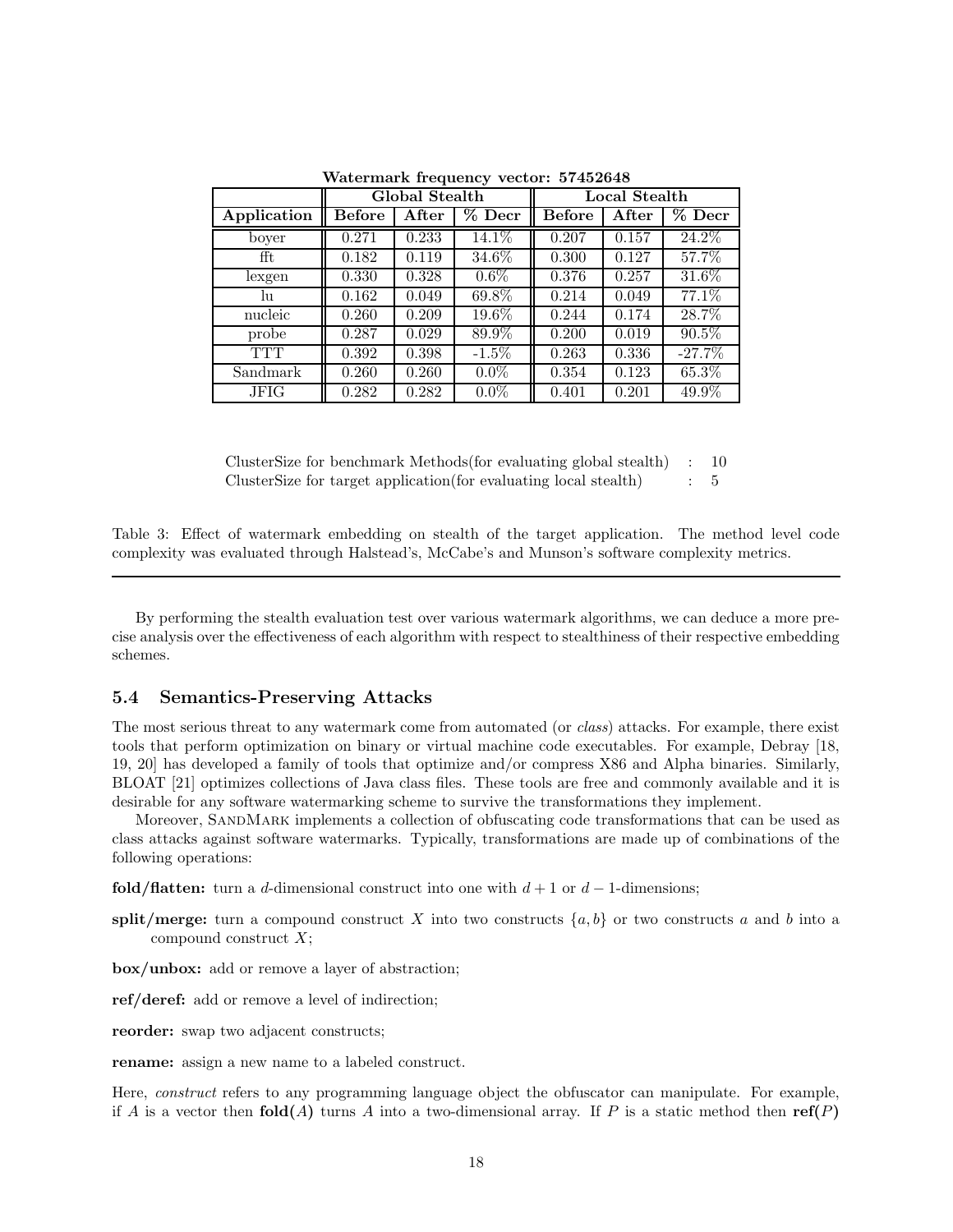turns it into a virtual one. If B is a basic block then  $split(B)$  breaks it into two parts by inserting a bogus branch protected by an opaque predicate. Many more such transformations have been described in the literature [22, 23, 24, 25]. Code obfuscation tools are also currently being constructed for binary code, such as the X86 [26].

We tested the robustness of our watermark on the specJVM [27] benchmark and some other applications. As attacks, we used various obfuscation algorithms currently implemented in SANDMARK . These obfuscators perform a range of semantic preserving modifications to the target code. Some of them perform class level modifications such as constant pool reordering or changing field accesses, whereas a bulk of the obfuscators affect method bodies. A very brief description of the various obfuscators used is given in appendix B.

Additive and subtractive attacks seem to be most effective in destroying the watermark. These attacks usually change the code size considerably, but are generally effective since they bring about random changes to the frequency of existing instruction groups. If some of these instruction groups fall within the set of the vector instruction groups then the corresponding bit is altered.

Decompiling and recompiling the watermarked application can also be a serious threat. This can be attributed to the type of instructions in the code book. Some of the substitution and embed/nullify groups are non-optimal to accommodate the required vector instruction groups. A code optimizer can exploit these groups and in the process remove the corresponding vector instruction group.

Algorithm 9 (Evaluate Resilience to Distortive Attacks)

```
for b \leftarrow specJVM benchmarks and other Java applications do
    for o \leftarrow all obfuscating transformations do
         w \leftarrow select an 8-bit watermark;
        b_w \leftarrow watermark b with w;
        b_o \leftarrow obfuscate b_w with o;
         r \leftarrow recognize(b_o, w);
        if r \geq 0.9 then
             return "yes";
         t \leftarrow \frac{\mathtt{execution\_time}(b_o) - \mathtt{execution\_time}(b)}{\mathtt{execution\_time}(b)};
        if r > 0.6 then
             return t, "maybe";
         else
             return t, "no";
```
Algorithm 9 outlines the procedure for how to evaluate the SHKQ algorithm's resilience to semanticspreserving distortive attacks. We obfuscate a watermarked benchmark and then attempt to recognize the watermark. We use a 0.9 watermark detection threshold. Below 0.6, the watermark is assumed to be destroyed. When the obfuscator is successful in destroying the watermark we evaluate the performance penalty of the obfuscation.

Figure 4 shows the results of the evaluation. As expected, the watermark survived the obfuscations which do not directly affect method bodies. However, the local variable promotion obfuscations (which convert primitive types like int and float to their boxed equivalents, java.lang.Integer and java.lang.Float) were able to disrupt the watermark vector frequencies considerably and therefore destroy the watermark.

The Append Bogus Code obfuscator was also successful in destroying the watermark. This obfuscator adds large amounts of code uniformly over the entire program and was successful in disturbing some of the vector instruction groups. This particular obfuscation has significant performance overhead. We saw an increase in code size close to 10%. However, the execution time increased only by around 1.5%.

The *method merger* obfuscator reduced the correlation ratio to 0.402. The reason for this drastic change was that it changed the frequency of one vector group by a factor of 10 which was sufficient to break the watermark. The obfuscation increased the code size of by a mere 6.3% while execution time increased by 3.2%.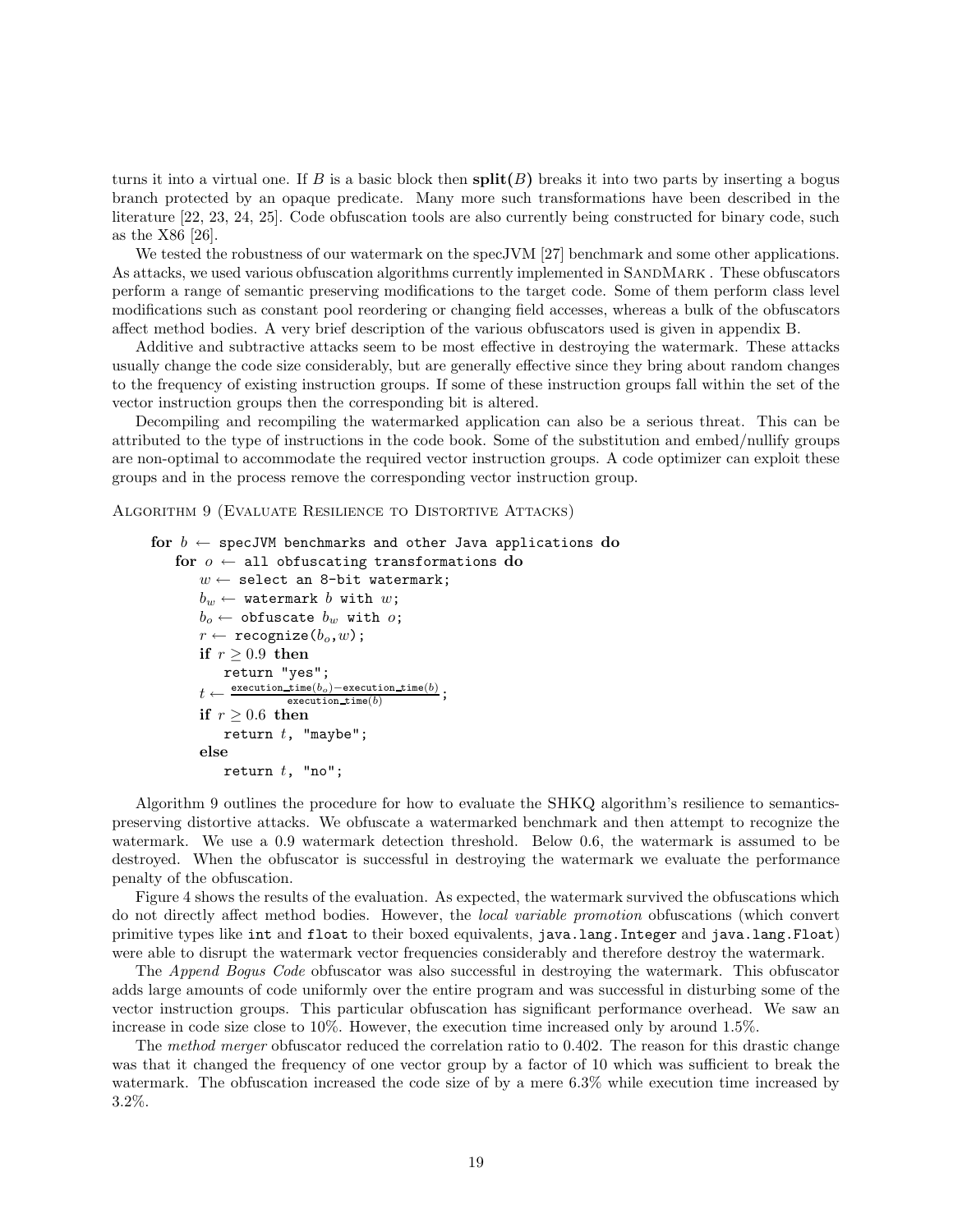

Figure 4: Results on specJVM benchmark.

There are quite a number of other attacks that can disrupt the embedded watermark vector. The recompilation attack (i.e. decompiling and recompiling the code) is a serious threat since this can completely distort the frequencies of the vector. For instance, an instruction code such as "bipush -1" in a vector group can be converted into "iconst m1" on recompilation. Therefore careful selection of the code book vector instruction groups are essential to minimize such transformations.

We performed the decompilation/recompilation test over a few small applications. In all the cases, the watermark could not be retrieved from the recompiled code with high confidence level. Figure 5 shows a few results of the test.<sup>1</sup> But such recompilations should be performed over the entire application to effect any appreciable change in the vector frequency, which can be sometimes tedious in the case of very large applications. The effect on performance was a 3.2% degradation.

Predictably, the watermark survived many high-level transformations that affect classes, fields, and method signatures. For example, obfuscations that reorder methods, classes, fields, or local variables have no effect.

<sup>1</sup>Decompilation was done using Ahpah's SourceAgain decompiler.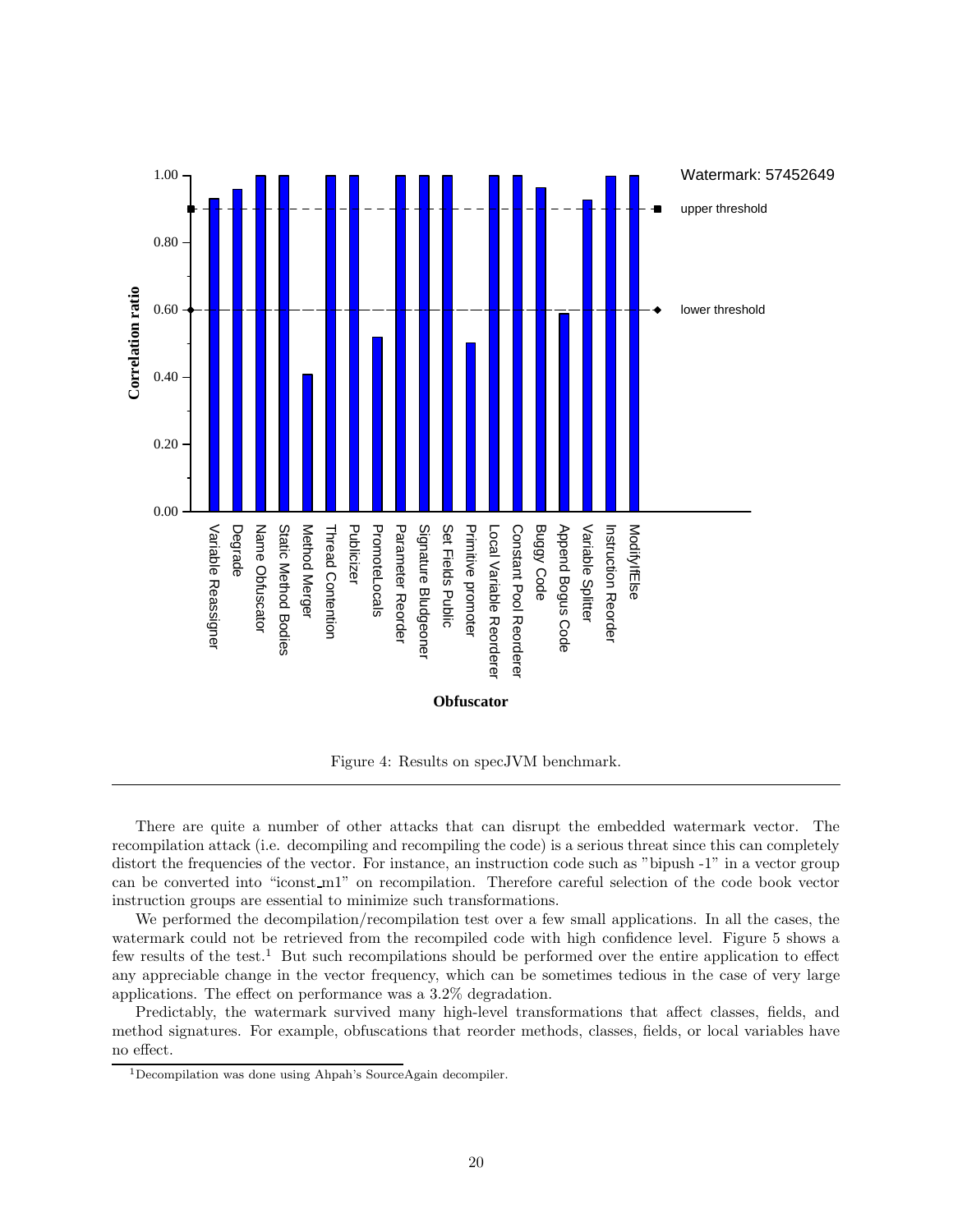



### 5.5 Collusive Attacks

A collusive attack attempts to find the location of a watermark by comparing two or more differently watermarked applications. Once the watermark locations have been found a manual inspection of the code may reveal useful details about the watermark scheme. Such information may allow the marks to be deleted directly (a so called *subtractive* attack) or a class attack might be constructed that can attack any application watermarked with the same scheme.

In the case of the SHKQ algorithm a collusive attack may be able to reveal the patterns of the code book. For example, assume that we have an application A that has been watermarked with two marks v and w, yielding  $A_v$  and  $A_w$ . At location L in A is an iinc instruction. In  $A_v$  this was replaced by a semantically equivalent code sequence while in  $A_w$  the iinc instruction remained unchanged:



As a result, when  $A_v$  and  $A_w$  are compared it is easy to deduce that the two equivalent code sequences iinc and iload, bipush, iadd, istore form a substitution pattern from the code book. This is enough information to construct an effective class attack.

SandMark is equipped to perform collusive attacks. It has a Java bytecode comparison tool is developed which can allow an attacker to compare two Java applications for similarities. This tool is built on Baker's [28] algorithm for determining similarities between Java bytecodes.

Figure 6 shows an example of such attack on this watermark. The two columns show the results of two different watermark bits embedded in a small application. The diff was obtained using tool implemented in SANDMARK based on Baker's [28] algorithm. The difference in the code has been highlighted in the figure. By performing such collusive attacks, the attacker can sometimes be able to find out the specific code that builds the watermark.

It is our current belief that collusive attacks against software watermarks are a much less serious threat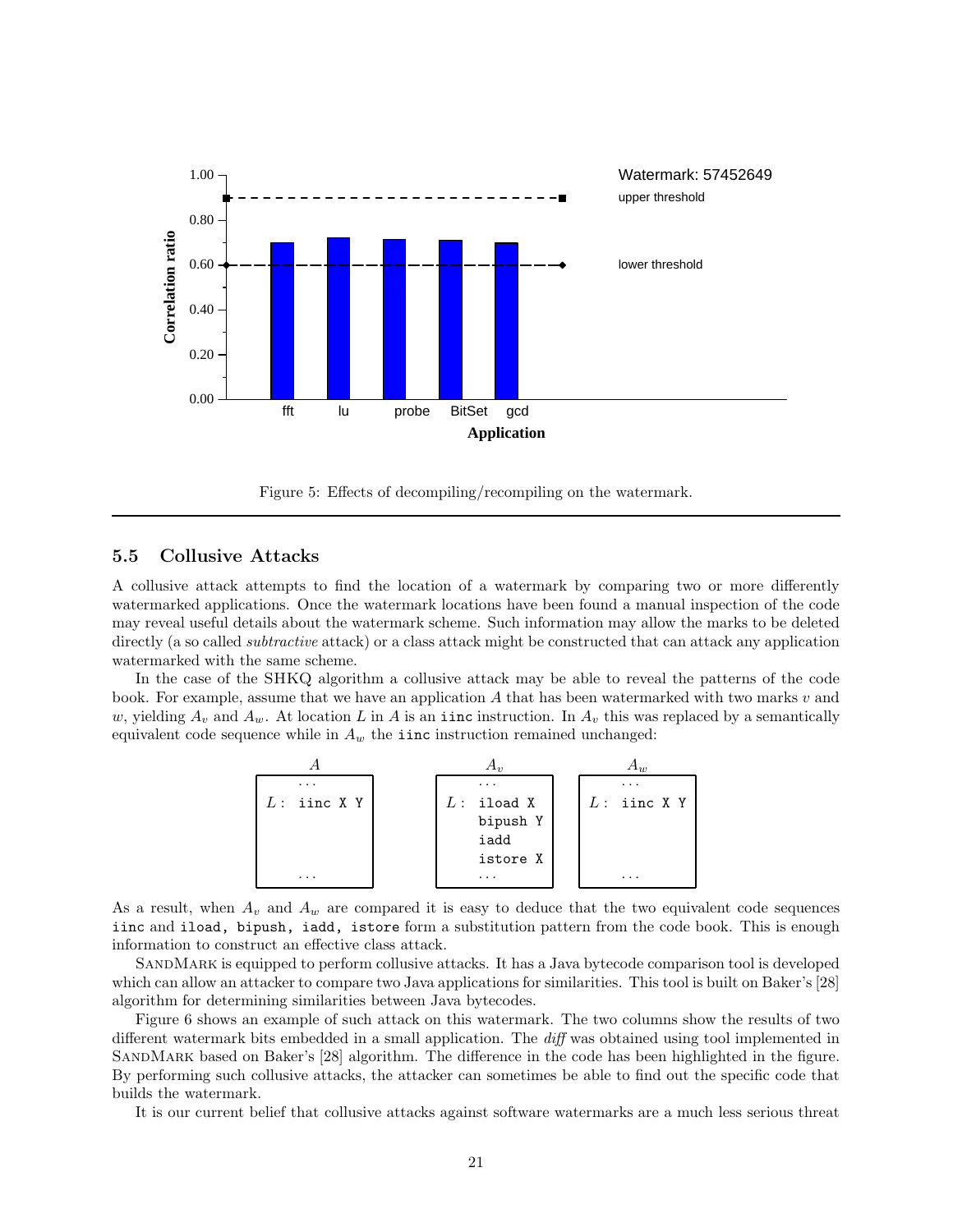| <b>Obfuscator</b>           | boyer    | fft       | lexgen    | lu        | matrix    | nucleic   | probe     |
|-----------------------------|----------|-----------|-----------|-----------|-----------|-----------|-----------|
| Variable Reassigner         | $\oplus$ | $\oplus$  | $\oplus$  | $\oplus$  | $\oplus$  | $\oplus$  | $\oplus$  |
| Degrade                     | $\oplus$ | $\ominus$ | $\oplus$  | $\ominus$ | $\ominus$ | $\oplus$  | $\ominus$ |
| <b>Bogus Arguments</b>      | ⊕        | $\oplus$  | $\oplus$  | $\oplus$  | $\oplus$  | $\oplus$  | $\oplus$  |
| Name Obfuscator             | $\oplus$ | $\oplus$  | $\oplus$  | $\oplus$  | $\oplus$  | $\oplus$  | $\oplus$  |
| Method Merger               | A        | ⊕         | $\ominus$ | $\oplus$  | $\oplus$  | $\oplus$  | $\oplus$  |
| <b>Static Method Bodies</b> | $\oplus$ | $\oplus$  | $\oplus$  | $\oplus$  | $\oplus$  | $\oplus$  | $\oplus$  |
| Thread Contention           | $\oplus$ | ⊕         | $\oplus$  | $\oplus$  | $\oplus$  | $\oplus$  | $\oplus$  |
| Publicizer                  | $\oplus$ | $\oplus$  | $\oplus$  | $\oplus$  | $\oplus$  | $\oplus$  | $\oplus$  |
| Parameter Reorder           | $\oplus$ | $\oplus$  | $\oplus$  | $\oplus$  | $\oplus$  | $\oplus$  | $\oplus$  |
| Signature Bludgeoner        | $\oplus$ | $\oplus$  | $\oplus$  | $\oplus$  | $\oplus$  | $\oplus$  | $\oplus$  |
| PromoteLocals               | θ        | Θ         | $\ominus$ | 0         | $\ominus$ | $\ominus$ | $\ominus$ |
| Set Fields Public           | $\oplus$ | $\oplus$  | $\oplus$  | $\oplus$  | $\oplus$  | $\oplus$  | $\oplus$  |
| <b>Primitive Promoter</b>   | $\oplus$ | $\ominus$ | $\ominus$ | $\ominus$ | $\oplus$  | $\oplus$  | $\ominus$ |
| Constant Pool Reorderer     | $\oplus$ | $\oplus$  | $\oplus$  | $\oplus$  | $\oplus$  | $\oplus$  | $\oplus$  |
| Local Variable Reorderer    | $\oplus$ | $\oplus$  | $\oplus$  | $\oplus$  | $\oplus$  | $\oplus$  | $\oplus$  |
| <b>Buggy Code</b>           | $\oplus$ | $\oplus$  | $\oplus$  | $\oplus$  | $\oplus$  | $\oplus$  | $\oplus$  |
| Append Bogus Code           | $\oplus$ | $\oplus$  | $\ominus$ | $\oplus$  | $\oplus$  | $\oplus$  | $\oplus$  |
| Variable Splitter           | $\oplus$ | $\oplus$  | $\oplus$  | $\oplus$  | $\oplus$  | $\oplus$  | ⊕         |

Watermark vector: 57452649. Recognition Threshold: 0.9

⊕ : watermark found

 $\ominus$  : watermark destroyed

Table 4: Effect of obfuscators on a set of watermarked benchmark applications.

than collusive attacks against media watermarks. The reason is that prior to watermarking an application can be preprocessed by subjecting it to a large number of randomly selected semantics-preserving transformations. As a result two differently fingerprinted versions  $A_v$  and  $A_w$  of an application will differ *everywhere*, not just at the locations of the watermarks.

### 5.6 False Positive Ratio

A watermarking scheme needs to be adjusted such that the probability of false detections and missed detections is below a certain limit. In the SHKQ algorithm the probability of a false detection depends on the watermark vector length as well as the range of values that the watermark vector components take. We tried out some false detections with some random watermark values (but with length equal to the length of the watermark vector currently implemented in our code book). For these values, the correlation ratio lies mostly in the probabilistic range 0.6–0.9. In a few cases, the correlation did exceed the 0.9 threshold i.e. gave a false detection. Table 5 shows a few results obtained from detection of false watermarks.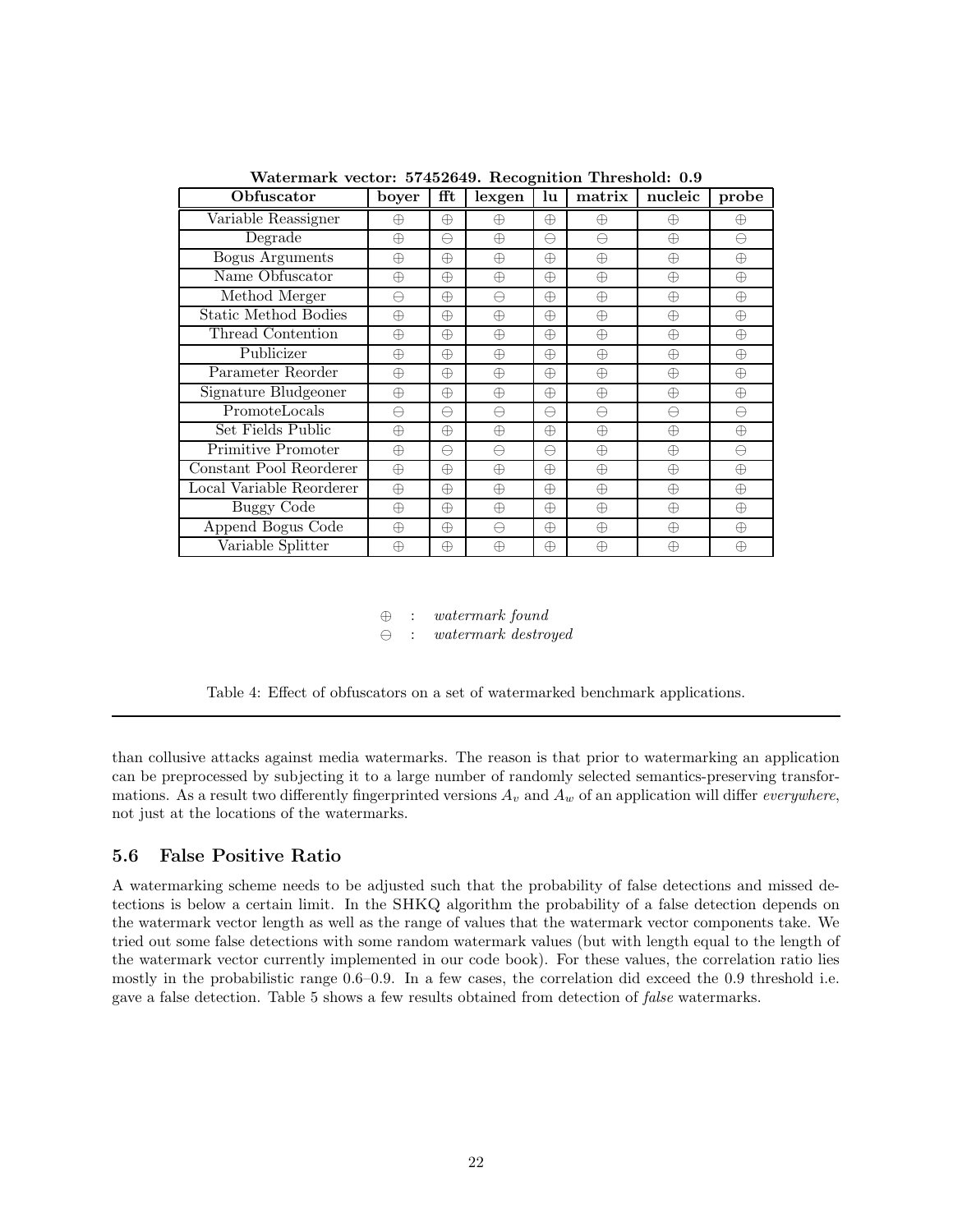

Figure 6: Example of a collusive attack.

## 6 An Example

We will conclude by going through a example showing the effects of watermarking on a small code sample shown in Figure  $7<sup>2</sup>$ 

The example shows a 8-bit watermark embedded in the target code. As observed, dummy variables are introduced in the watermarked code to aid insertion of additional instructions that build the watermark vector. Also included are instructions that nullify the effect of the earlier code modifications. The vector embedding due to code substitution may not be visible in the decompiled code since most of them do not produce any additional code.

## 7 Conclusion

In this paper we have shown an implementation of the SHKQ algorithm for Java applications in the SAND-Mark framework. We proposed various additions and improvements to the original scheme. We also proposed various evaluation criteria for software watermarks. We have done an empirical analysis of this watermarking scheme and shown various results based on our evaluation criteria. We showed that this

<sup>&</sup>lt;sup>2</sup>The transformation was performed by the SANDMARK tool and decompiled using Ahpah's SourceAgain decompiler. The decompiled examples have been subjected to minor hand-editing to make them suitable for publication.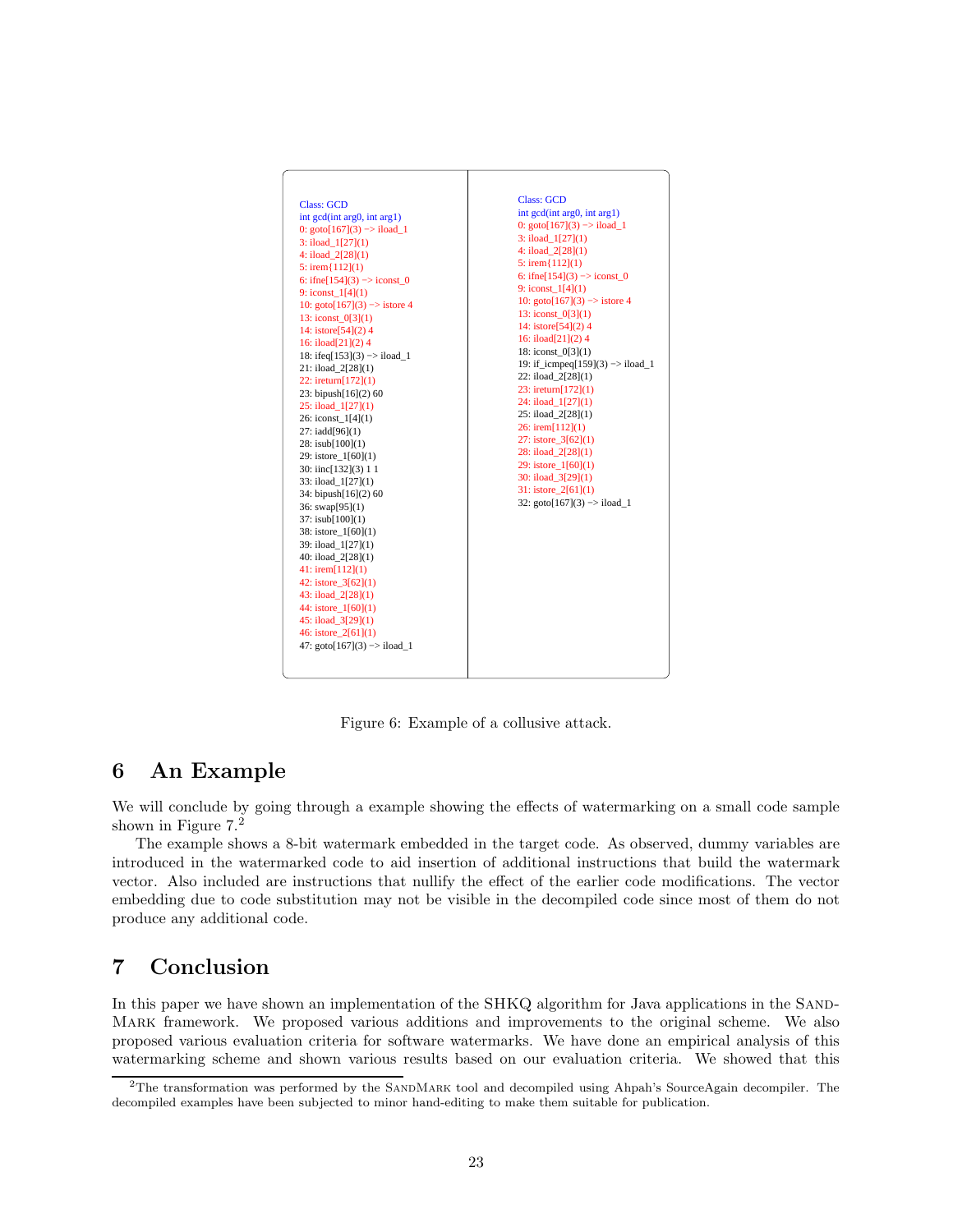| $\frac{1}{2}$    |                   |  |  |  |  |
|------------------|-------------------|--|--|--|--|
| Random watermark | Correlation ratio |  |  |  |  |
| 44558837         | 0.88              |  |  |  |  |
| 15675469         | 0.91              |  |  |  |  |
| 28448200         | 0.63              |  |  |  |  |
| 81803841         | 0.77              |  |  |  |  |
| 69378854         | 0.86              |  |  |  |  |
| 94472096         | 0.88              |  |  |  |  |
| 50901154         | 0.76              |  |  |  |  |
| 10191937         | 0.81              |  |  |  |  |

Actual Watermark frequency vector: 74893657 Embedded on specJVM bench.jar

Table 5: Results of detection of false watermarks by the recognizer



Figure 7: An example.

watermarking scheme, though robust against a few code obfuscators, is susceptible to various attacks such as decompilation/recompilation and additive attacks. Acknowledgments: This work is supported by the

NSF under grant CCR-0073483 and by the AFRL under contract F33615-02-C-1146.

## References

[1] Julien P. Stern, Gael Hachez, Francois Koeune, and Jean-Jacques Quisquater. Robust object watermarking: Application to code. In Information Hiding, pages 368–378, 1999. http://citeseer.nj. nec.com/stern00robust.html.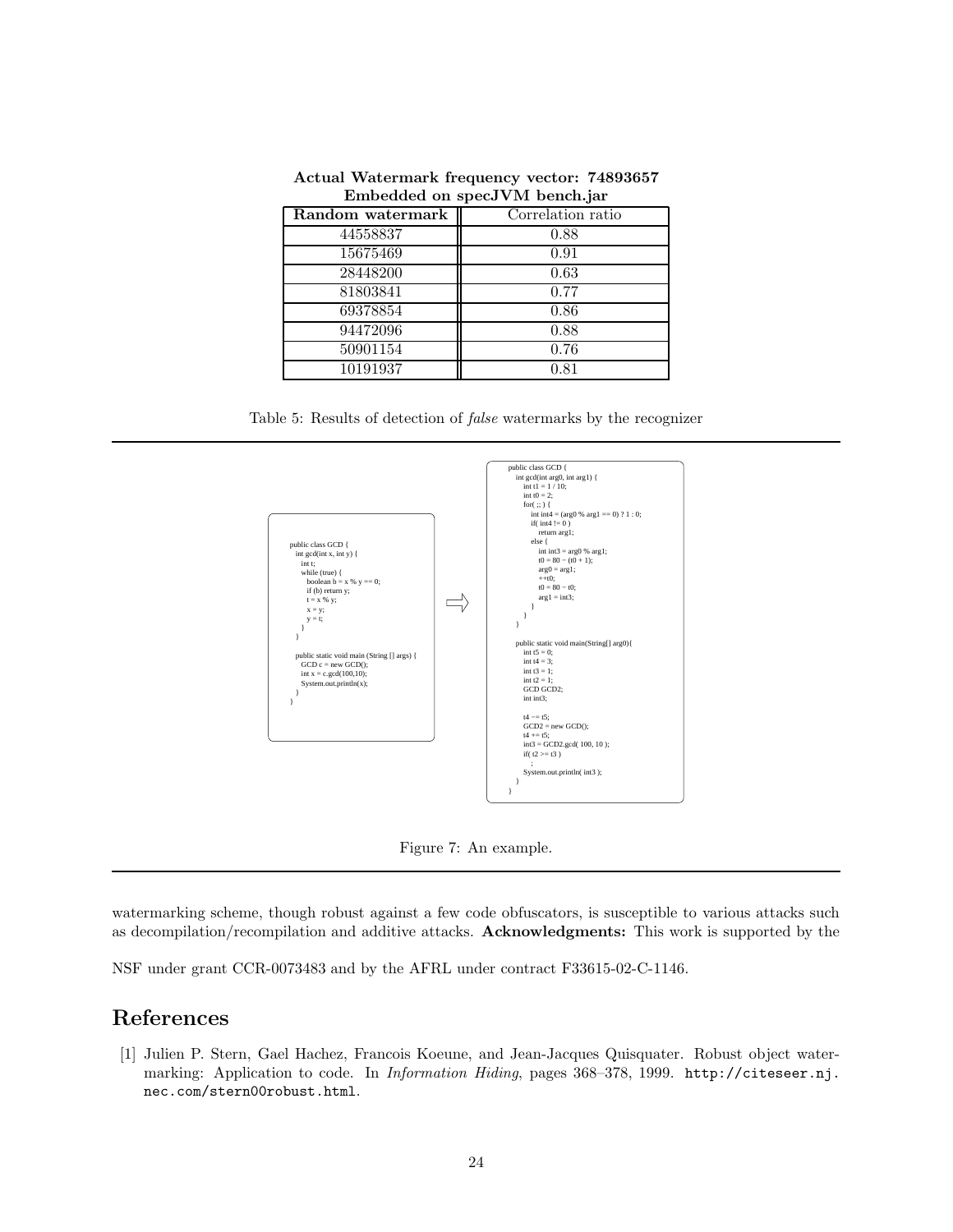- [2] W. Bender, D. Gruhl, and N. Morimoto. Techniques for data hiding. In In Proc. of the SPIE 2420 (Storage and Retrieval for Image and Video Databases III),, pages 164–173, 1995. http://citeseer. nj.nec.com/context/56590/0.
- [3] Christian Collberg and Clark Thomborson. Software watermarking: Models and dynamic embeddings. In In Conference Record of POPL '99: The 26th ACM SIGPLAN-SIGACT Symposium on Principles of Programming Languages (Jan. 1999), 1999. http://citeseer.nj.nec.com/collberg99software. html.
- [4] Jens Palsberg, S. Krishnaswamy, Minseok Kwon, D. Ma, Qiuyun Shao, and Y. Zhang. Experience with software watermarking. In Proceedings of ACSAC'00, 16th Annual Computer Security Applications Conference, pages 308–316, 2000. http://citeseer.nj.nec.com/323325.html.
- [5] Ramarathnam Venkatesan, Vijay Vazirani, and Saurabh Sinha. A graph theoretic approach to software watermarking. In 4th International Information Hiding Workshop, Pittsburgh, PA, April 2001. http: //link.springer.de/link/service/series/0558/bibs/2137/21370157.htm%.
- [6] R.L. Davidson and N. Myhrvold. Method and system for generating and auditing a signature for a computer program. US Patent 5,559,884, Assignee: Microsoft Corporation, 1996. http://www. delphion.com/details?pn=US05559884\_\_.
- [7] Gang Qu and Miodrag Potkonjak. Hiding signatures in graph coloring solutions. In Information Hiding, pages 348–367, 1999.
- [8] A. Monden, H. Iida, K. Matsumoto, Katsuro Inoue, and Koji Torii. A practical method for watermarking java programs. In compsac2000, 24th Computer Software and Applications Conference, 2000.
- [9] Christian Collberg, Clark Thomborson, and Douglas Low. Manufacturing cheap, resilient, and stealthy opaque constructs. In Principles of Programming Languages 1998, POPL'98, 1998. http://www.cs. auckland.ac.nz/collberg/Research/Publications/CollbergTho%mborsonLow97a/index.html.
- [10] Gael Hachez. A Comparative Study of Software Protection Tools Suited for E-Commerce with Contributions to Software Watermarking and Smart Cards. PhD thesis, Universite Catholique de Louvain, March 2003.
- [11] I. Cox, Matthew L. Miller, and Jeffrey A. Bloom. Digital Watermarking.
- [12] Shyam R. Chidamber and Chris F. Kemerer. A metrics suite for object oriented design. IEEE Transactions on Software Engineering, 20(6):476–493, June 1994.
- [13] Sallie Henry and Dennis Kafura. Software structure metrics based on information flow. IEEE Transactions on Software Engineering, 7(5):510–518, September 1981.
- [14] M. H. Halstead. Elements of Software Science. Elsevier North-Holland, 1977.
- [15] E. I. Oviedo. Control flow, data flow, and program complexity. In Proceedings of IEEE COMPSAC, pages 146–152, November 1980.
- [16] T. J. McCabe. A complexity measure. IEEE Transactions on Software Engineering, 2(4):308–320, December 1976.
- [17] J.H. Ward. Hierarchical grouping to optimize an objective function. Journal of the American Statistical Association, 58:236–244, 1963.
- [18] Saumya Debray, Benjamin Schwarz, Gregory Andrews, and Matthew Legendre. PLTO: A link-time optimizer for the Intel IA-32 architecture. In Proc. 2001 Workshop on Binary Rewriting (WBT-2001), September 2001.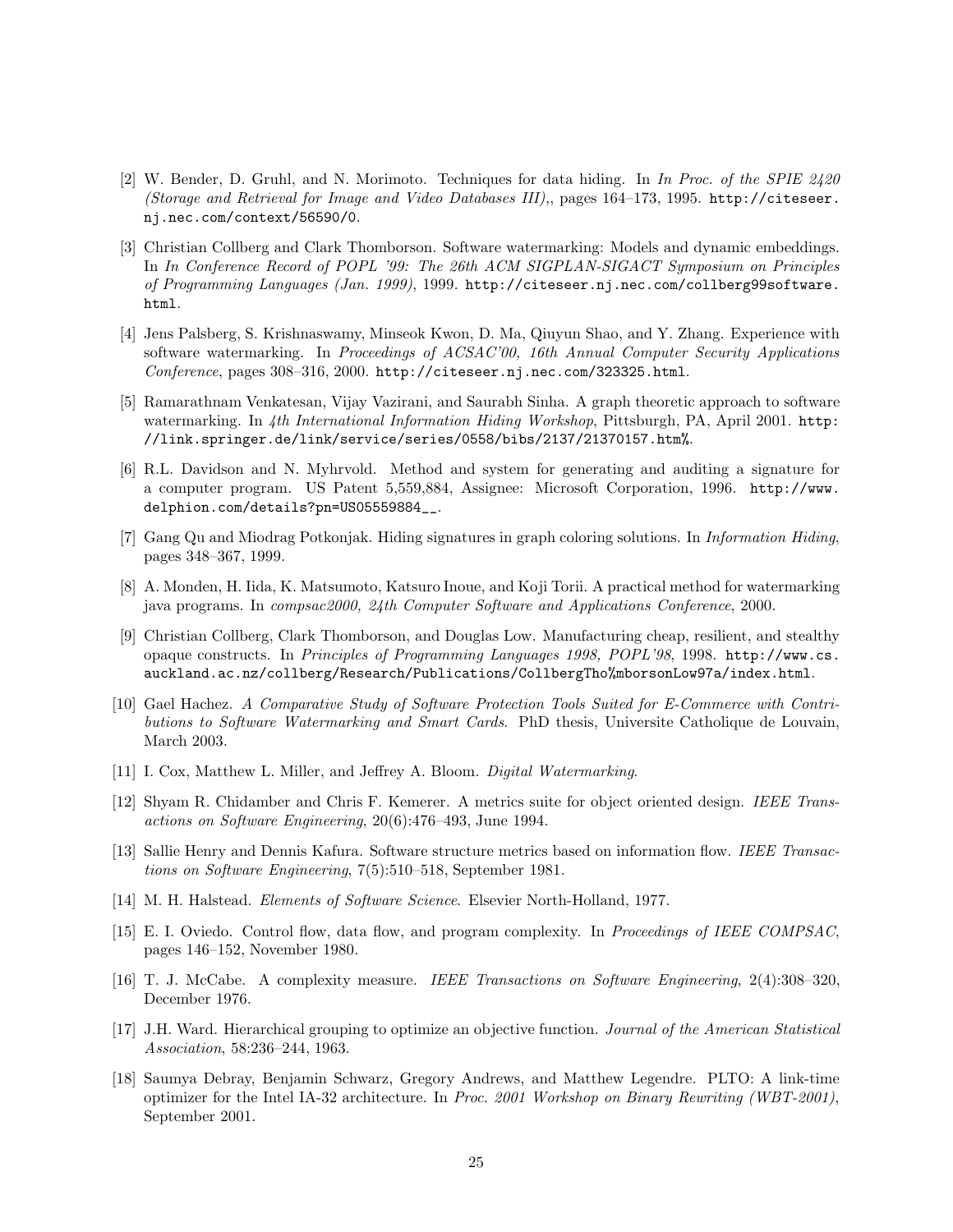- [19] Saumya Debray, Robert Muth, Scott Watterson, and Koen De Bosschere. ALTO: A link-time optimizer for the Compaq Alpha. Software — Practice and Experience, 31:67–101, January 2001.
- [20] Saumya Debray, William Evans, Robert Muth, and Bjorn De Sutter. Compiler techniques for code compaction. ACM Transactions on Programming Languages and Systems, 22(2):378–415, March 2000.
- [21] Nathaniel Nystrom. Bloat the bytecode-level optimizer and analysis tool. http://www.cs.purdue. edu/homes/whitlock/bloat, 1999.
- [22] Christian Collberg, Clark Thomborson, and Douglas Low. A taxonomy of obfuscating transformations. Technical Report 148, Department of Computer Science, University of Auckland, July 1997. www.cs. auckland.ac.nz/~collberg/Research/Publications/CollbergThomborso%nLow97a.
- [23] Christian Collberg, Clark Thomborson, and Douglas Low. Breaking abstractions and unstructuring data structures. In IEEE International Conference on Computer Languages, ICCL'98, Chicago, IL, May 1998. www.cs.auckland.ac.nz/~collberg/Research/Publications/CollbergThomborso%nLow98b/.
- [24] Frederick B. Cohen. Operating system protection through program evolution. all.net/books/IP/ evolve.html, 1992.
- [25] Paul Tyma. Method of reducing the number of instructions in a program code sequence. US patent 5,903,761, 1999.
- [26] Grzegorz Wroblewski. A General Method of Program Code Obfuscation. PhD thesis, Wroclaw University, 2002.
- [27] Specjvm98. www.specbench.org/osg/jvm98, 1998.
- [28] Brenda S. Baker and Udi Manber. Deducing similarities in Java sources from bytecodes. In Usenix Annual Technical Conference, pages 179–190, June 1998.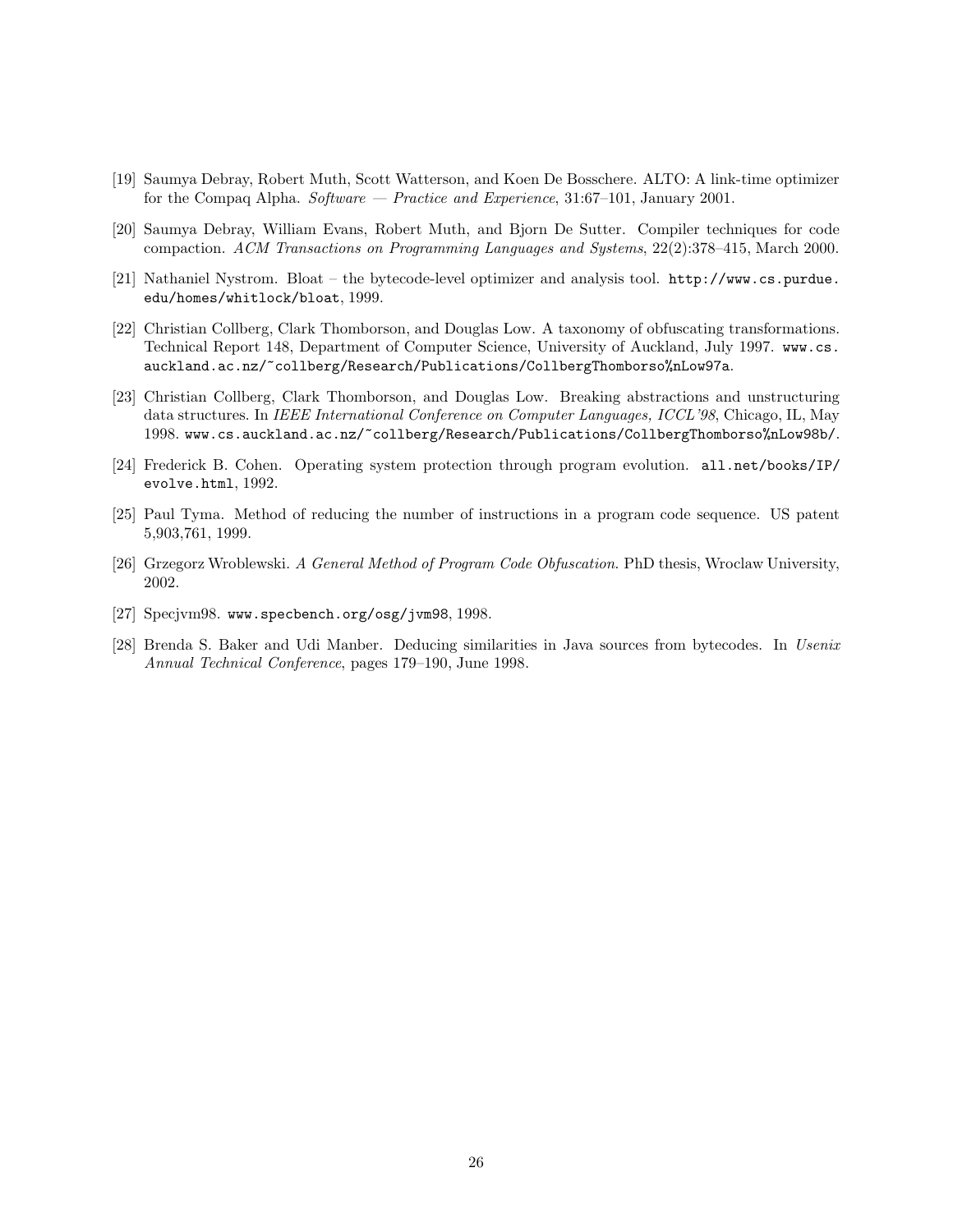# A The code book

| <b>VECTOR</b><br><b>VECTOR</b> |                             |                                                                      | <b>SUBSTITUTION GROUPS</b>                               | NEW INSTRUCTION GROUPS                                |                                                                                  |  |
|--------------------------------|-----------------------------|----------------------------------------------------------------------|----------------------------------------------------------|-------------------------------------------------------|----------------------------------------------------------------------------------|--|
| <b>INDEX</b>                   | <b>GROUPS</b>               |                                                                      |                                                          | <b>EMBED GROUPS</b>                                   | <b>NULLIFY GROUPS</b>                                                            |  |
|                                |                             | iload X<br>bipush Y<br>if_icmpne/ if_icmpeq $\rightarrow$ Z          | bipush Y<br>iload X<br>if_icmpne/if_icmpeq --> Z         | bipush X<br>iload Y<br>iconst 1                       | iinc Y 1<br>iload Y<br>bipush X<br>swap<br>isub<br>istore Y                      |  |
| $\theta$                       | bipush<br>iload             | iload X<br>bipush Y<br>if_icmpgt/ if_icmpge $\rightarrow$ $\geq$ Z   | bipush Y<br>iload X<br>if_icmplt/ if_icmple --> Z        | iadd<br>isub<br>istore Y                              |                                                                                  |  |
|                                |                             | iload X<br>bipush Y<br>if _icmplt/ if _icmple $\rightarrow$ $\geq$ Z | bipush Y<br>iload X<br>if_icmpgt/ if_icmpge -->Z         |                                                       |                                                                                  |  |
|                                | iconst                      | ifeq/ ifne $\rightarrow$ Z                                           | iconst 0<br>if icmpeq/ if icmpne $\rightarrow$ $\geq$ Z  | A: iload X<br>iconst 0                                | $goto \rightarrow Z$<br>$B:$ iload X                                             |  |
| $\mathbf{1}$                   | if                          | ifgt/ifge $\rightarrow$ Z                                            | iconst 0<br>if_icmpgt/ if_icmpge --> Z                   | if icmplt $\rightarrow$ B                             | ifl $t \rightarrow A$<br>7:                                                      |  |
|                                |                             | iflt/ ifle $\rightarrow$ Z                                           | iconst 0<br>if_icmplt/ if_icmple --> Z                   |                                                       |                                                                                  |  |
| $\overline{c}$                 | iload<br>iadd               | iload X<br>getstatic Y Z<br>iadd                                     | getstatic Y Z<br>iload X<br>iadd                         | iconst m1<br>iload $\overline{X}$<br>iadd<br>istore X | iload X<br>iconst 1<br>iadd<br>istore X                                          |  |
| 3                              | iload<br>iload<br>if icmpgt | iload X<br>iload Y<br>if icmplt $\rightarrow$ Z                      | B: iload Y<br>iload X<br>if icmpgt $\rightarrow$ A       | iload X<br>iload Y<br>if icmpgt $\rightarrow$ Z       | goto $\rightarrow$ Z<br>A: iload Y<br>iload X<br>if icmplt $\rightarrow$ B<br>zī |  |
| $\overline{4}$                 | iconst m1<br>isub           | iload X<br>iconst 1<br>iadd                                          | iload X<br>iconst m1<br>isub                             | iload X<br>iconst m1<br>isub<br>istore X              | iload X<br>iconst 1<br>isub<br>istore X                                          |  |
| 5                              | bipush<br>iadd              | iinc X Y                                                             | iload X<br>bipush Y<br>iadd<br>istore X                  | iload X<br>$bipush -1$<br>iadd<br>istore X            | iload X<br>iconst 1<br>iadd<br>istore X                                          |  |
| 6                              | idiv<br>istore              | iconst_0<br>istore X                                                 | iconst 0<br>bipush Y<br>idiv<br>istore X                 | iload X<br>iconst 1<br>idiv<br>istore X               |                                                                                  |  |
|                                |                             | iconst 1<br>istore X                                                 | iconst 1<br>bipush 1<br>idiv<br>istore X                 |                                                       |                                                                                  |  |
| $\overline{7}$                 | iload<br>isub               | iload X<br>iload Y<br>if icmpne/ if icmpeq $\rightarrow$ $\geq$ Z    | iload X<br>iload Y<br>isub<br>ifeq/ ifne $\rightarrow$ Z | iload Y<br>iload X<br>isub<br>istore Y                | iload X<br>iload Y<br>swap<br>iadd<br>istore Y                                   |  |